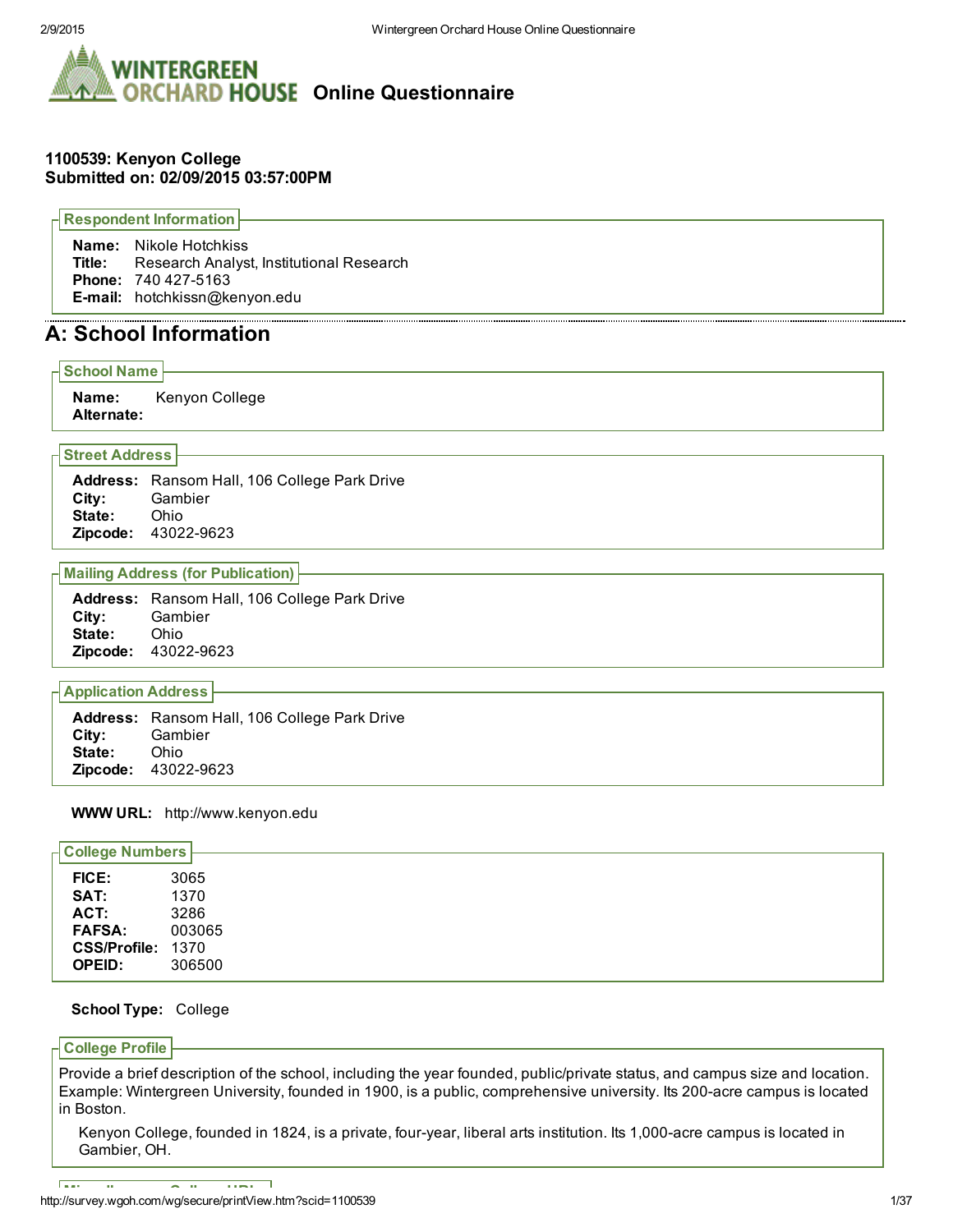| H Miscellaneous College URLs |                                                                                                               |  |  |  |  |
|------------------------------|---------------------------------------------------------------------------------------------------------------|--|--|--|--|
|                              |                                                                                                               |  |  |  |  |
| <b>Admissions</b>            | http://www.kenyon.edu/admissions-aid/how-to-apply                                                             |  |  |  |  |
| Application :                |                                                                                                               |  |  |  |  |
| College                      |                                                                                                               |  |  |  |  |
| <b>Pictures/Gallery:</b>     |                                                                                                               |  |  |  |  |
| <b>College Tour/Movie:</b>   | http://www.kenyon.edu/virtual-tour                                                                            |  |  |  |  |
| <b>College Map:</b>          | http://www1.kenyon.edu/tour/printmap.pdf                                                                      |  |  |  |  |
| Web Cam:                     |                                                                                                               |  |  |  |  |
| Video:                       |                                                                                                               |  |  |  |  |
| Request Info:                |                                                                                                               |  |  |  |  |
| <b>Net Price Calculator:</b> | http://www.kenyon.edu/admissions-aid/financial-aid/cost-breakdown-by-semester/kenyon-<br>net-price-calculator |  |  |  |  |
|                              |                                                                                                               |  |  |  |  |

## B: General Information

| $\overline{\phantom{a}}$ Main Office $\overline{\phantom{a}}$ |              |
|---------------------------------------------------------------|--------------|
| <b>Phone:</b><br>Toll-free:<br>Fax:                           | 740 427-5000 |
| $H$ Admissions Office                                         |              |

Phone: 740 427-5776 Toll-free: 800 848-2468 **Fax:** 740 427-5770 Email: admissions@kenyon.edu

### Financial Aid Office

### President

|                      | <b>Name:</b> Sean M. Decatur        |
|----------------------|-------------------------------------|
| Title:               | President                           |
| <b>Degree:</b> Ph.D. |                                     |
|                      | <b>E-mail:</b> president@kenyon.edu |

#### Admissions Officer

| Title:                | <b>Name:</b> Darryl Uv<br>Interim Dean of Admissions and Financial Aid |
|-----------------------|------------------------------------------------------------------------|
| <b>Degree:</b> M. Ed. | E-mail: uyd@kenyon.edu@kenyon.edu                                      |

#### Financial Aid Officer

| Name:<br>Title: | Craig Daugherty<br>Director of Financial Aid |  |
|-----------------|----------------------------------------------|--|
| Degree:         |                                              |  |
| E-mail:         | daugherty@kenyon.edu                         |  |

### General School Info

Year School Founded: 1824

Institution Type: X Four Year Two Year Upper Division **Graduate**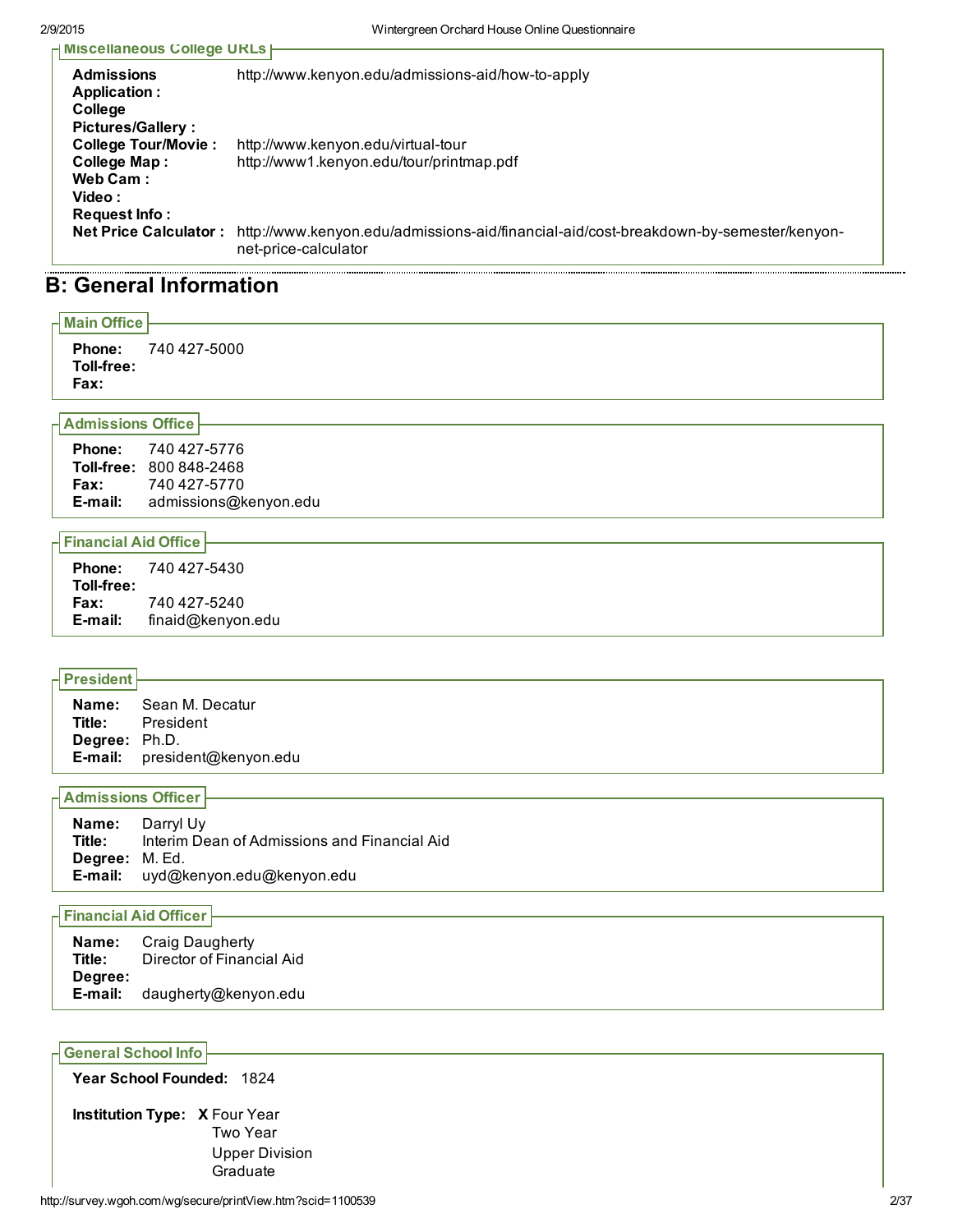| <b>Academic Environment:</b> Liberal Arts                                                                                                                                         |                                                                                                |  |  |
|-----------------------------------------------------------------------------------------------------------------------------------------------------------------------------------|------------------------------------------------------------------------------------------------|--|--|
| Men's/Women's/Coed:<br>Women's College<br>Men's College<br><b>X</b> Coeducational College<br><b>Founded Coeducational College</b><br>X Became Coeducational College<br>Year: 1969 |                                                                                                |  |  |
| <b>Public/Private:</b> Private (nonprofit)                                                                                                                                        |                                                                                                |  |  |
| <b>School Has Religious Affiliation:</b>                                                                                                                                          | Yes<br>If YES, select one option from the church index menu or provide a specific affiliation. |  |  |
| <b>Church Index:</b><br>Specific:                                                                                                                                                 | informal affiliation with the Episcopal Church                                                 |  |  |
| <b>Historically/Traditionally Black:</b>                                                                                                                                          | No.                                                                                            |  |  |
| <b>General Comment</b><br><b>General Comment:</b>                                                                                                                                 |                                                                                                |  |  |

Please list any related details not covered in the previous fields on this screen.

| <b>Enrollment Figures</b>                      |       |             |  |
|------------------------------------------------|-------|-------------|--|
| <b>Information for Fall: 2014</b>              |       |             |  |
| Fall 2014 data requested                       |       |             |  |
|                                                | Men   | Women       |  |
| <b>Full-time Degree Seeking:</b>               | 750   | 898         |  |
| <b>Part-time Degree Seeking:</b>               | 0     | 3           |  |
| <b>Full-time Undergraduate:</b>                | 751   | 899         |  |
| <b>Part-time Undergraduate:</b>                | 3     | 9           |  |
| <b>Full-time Graduate:</b>                     | 0     | 0           |  |
| <b>Part-time Graduate:</b>                     | 0     | $\mathbf 0$ |  |
| <b>Total Campus Enrollment (all students):</b> | 1,662 |             |  |

# C: Admissions Requirements for Freshmen

#### General Requirements

High School Diploma/Graduation: Required/GED accepted

General College Preparatory Program: Required

#### Academic Units

Specify the distribution of academic high school units required and/or recommended of all or most degreeseeking students. One unit equals one year of study or its equivalent. If you are using a different system, please convert.

Total Number Of Academic Units Required: 20 Total Number Of Academic Units Recommended: 23

|                     | Required | Recommended |
|---------------------|----------|-------------|
| English:            |          |             |
| <b>Mathematics:</b> |          |             |
| Science:            | 3        |             |
| Lab Science:        | ર        | ર           |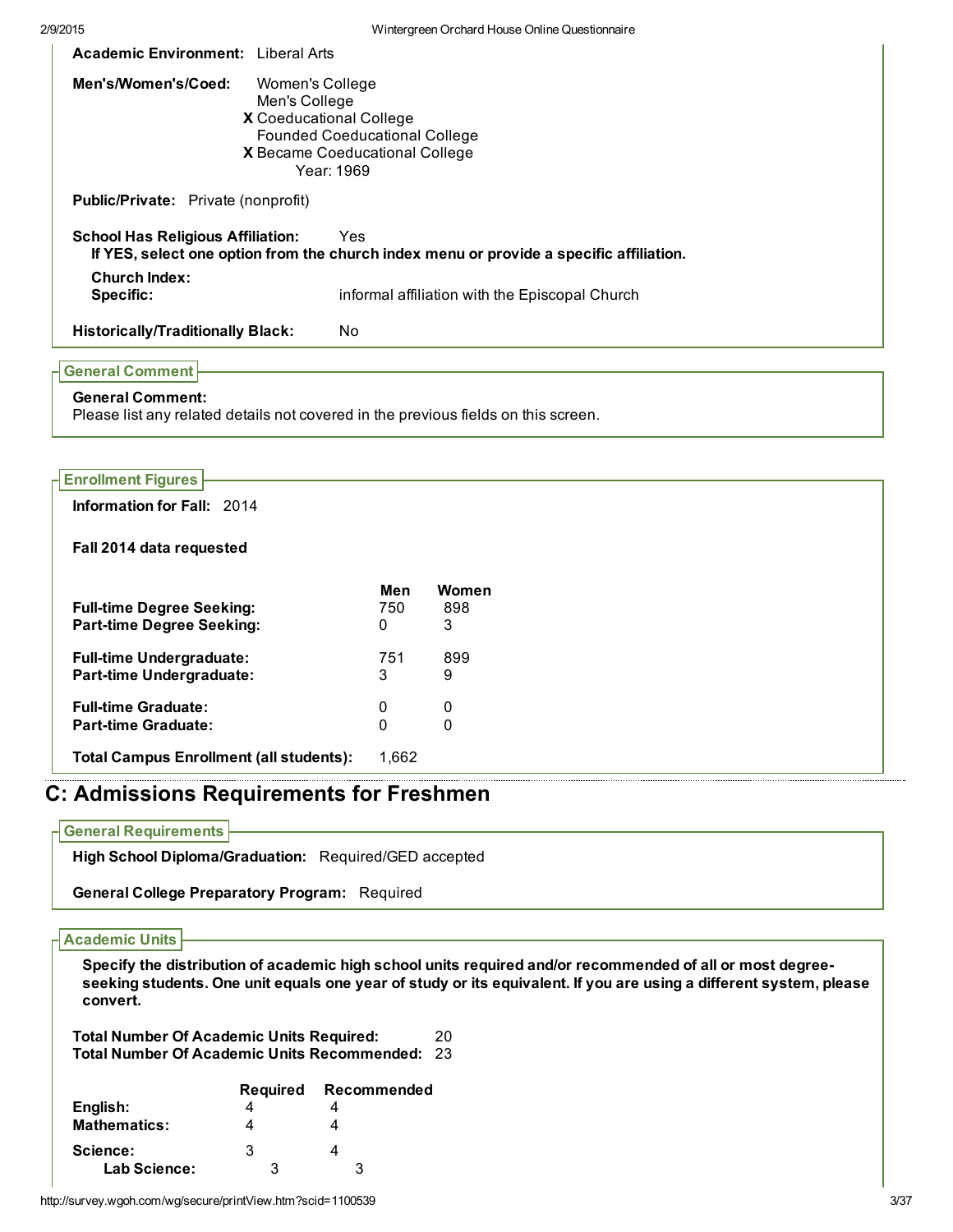| <b>Foreign Language:</b>                                                                                          | 3   | 4                                                                                    |
|-------------------------------------------------------------------------------------------------------------------|-----|--------------------------------------------------------------------------------------|
| <b>Social Studies:</b><br>History:                                                                                | 3   | 3                                                                                    |
| <b>Academic Electives:</b>                                                                                        | - 3 | 3                                                                                    |
| Other:                                                                                                            |     |                                                                                      |
| Describe other required/recommended units: fine arts<br><b>Standard Test Requirements for Freshman Applicants</b> |     |                                                                                      |
|                                                                                                                   |     |                                                                                      |
| Standard test requirements for freshman applicants:                                                               |     | Q=Required, M=Required Of Some, C=Recommended, S=Considered If Submitted, N=Not Used |
| <b>SAT Pessening Only:</b>                                                                                        |     |                                                                                      |

keasoning Only: ACT Only: SAT Reasoning or ACT: Q SAT Subject: S

Standard Test Preference: No Preference Standard Tests Used For Counseling: Yes Standard Tests Used For Placement: No

Writing Component Policy

Please indicate how your institution will use the SAT or ACT writing component (check all that apply): For Admissions For Placement For Advising In place of an application essay As a validity check on the application essay No college policy as of now

#### SAT Subject Test

If SAT Subject tests are required or recommended, specify how many and which ones:

SAT Subject Tests: Unknown

Requirements For Regular Admission

List test scores, class rank and GPA requirements for reqular admission of in-state and out-of-state applicants:

#### Additional Requirements

#### Check special requirements for admission to specific programs:

Portfolio required for art program Audition required for music program Audition required for dance program Audition required for theatre program R.N. required for nursing program Other

#### Special Programs

Check special programs or policies for applicants who are not normally admissible due to academic deficiencies and/or economic disadvantage:

HEOP EOP **Conditional Other** 

Campus Visit / Interviews

Campus Visit: Recommended

Admissions Interview: Recommended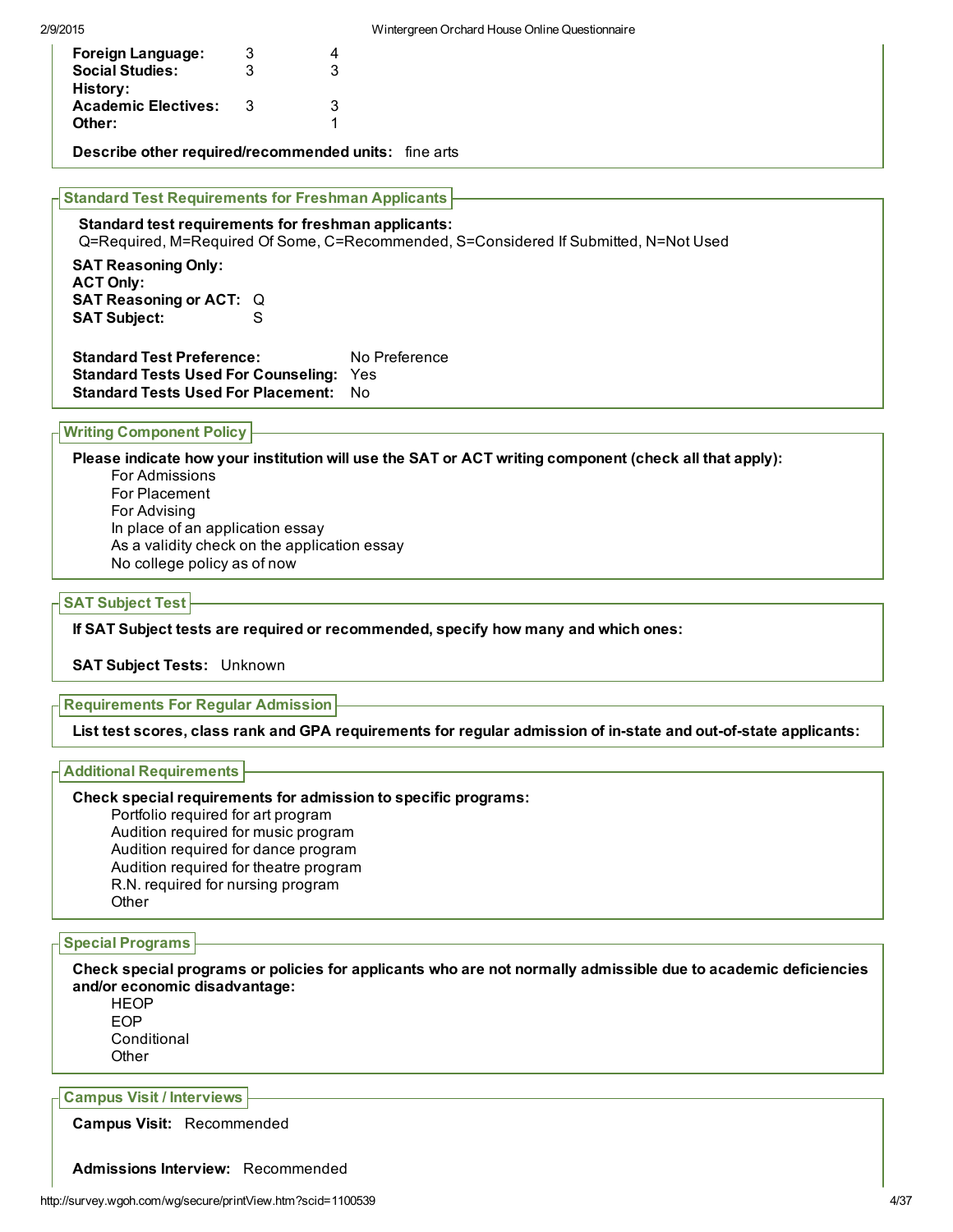#### Off-Campus Interview:

- X Off-Campus interview arranged with admissions representative
- **X** Off-Campus interview arranged with alumni representative
- Off-Campus interviews not available

#### Deferred Admission

Admission May Be Deferred: Yes

Length: 1

Unit: *(Example: semester hours)*

#### Application Fee

Application Fee Required: No Amount: Can It Be Waived For Financial Need? Yes

Comment: *(Example: international/out-of-state/ online fees or waivers)*

Application Fee Refundable: No

## D: Admissions Policy

#### Academic Criteria

Relative importance of each of the following academic factors in your first-time, first-year (freshman) admission decisions:

1=Very important, 2=Important, 3=Considered, 4=Not Considered

- 1 Secondary School Record
- 2 Class Rank
- 1 Recommendations
- 2 Standardized test Scores
- 1 Essay

#### Nonacademic Criteria

Relative importance of each of the following nonacademic factors in your first-time, first-year (freshman) admission decisions:

1=Very important, 2=Important, 3=Considered, 4=Not Considered

- 2 Interview
- 2 Extracurricular Activities
- 2 Particular Talent/Ability
- 1 Character/Personal Qualities
- 3 Alumni/ae Relationship
- 3 Geographical Residence
- 3 State Residency
- 4 Religious Affiliation/Commitment
- 3 Minority Affiliation
- 3 Volunteer Work
- 3 Work Experience

## E: Admissions Procedures

Please modify this section to represent the data for Fall 2015:

Information shown for Fall: 2015

Deadlines for Fall Admission

SAT/ACT Scores Must Be Received By: January 15 *(Example: January 15)* SAT Subject Scores Must Be Received By: January 15

Visit For Interview By: January of 12th year.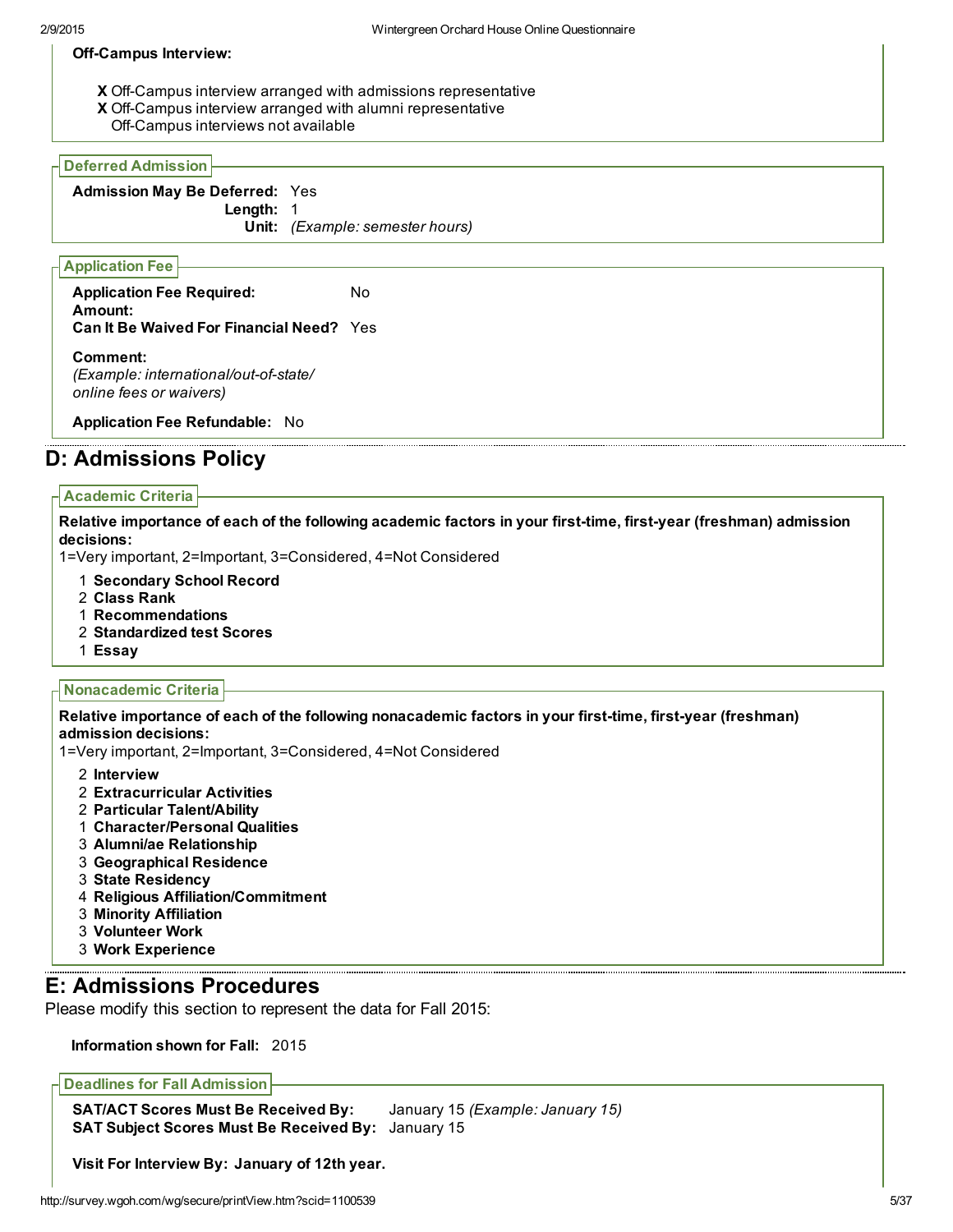Is there an application deadline for fall term? Yes

Priority Filing Date: Final Filing Date: January 15

#### Application Forms

Common Application Form Accepted: Yes If yes, are supplemental forms required? No

Is your school a member of the Common Application Group? Yes

Admission Notification

#### Notification of Admission is sent: (Choose only one)

- On rolling basis beginning:
- X By date : April 1
- **Other**

#### Admission Acceptance

**X** By date: May 1 Applicant must accept offer of admission: (Choose only one) On rolling basis Must reply by May 1 or within the following number of weeks if notified thereafter: **Other** 

#### Tuition Deposit

Tuition Deposit Amount: \$350.00 Tuition Deposit is: Nonrefundable Refund deadline date: Other Policy:

### Room Deposit

Room Deposit Amount: Room Deposit is: Unknown Refund deadline date: Other Policy:

First-time, first-year students accepted in terms other than fall: No Percentage who enter in terms other than fall: %

Admission process is need-blind: No

## F: Special Programs

Please modify this section to represent the data for Fall 2014:

Information shown for Fall: 2014

| <b>H</b> Early Decision Program                                                                                                                                     |            |  |
|---------------------------------------------------------------------------------------------------------------------------------------------------------------------|------------|--|
| <b>School has Early Decision program: Yes</b>                                                                                                                       |            |  |
| Number of Early Decision applications submitted for 2014-2015 academic year: 393<br>Number of Early Decision applications accepted for 2014-2015 academic year: 226 |            |  |
| First or only early decision closing date for fall entry: November 15<br>Other early decision closing date:                                                         | January 15 |  |

Early Action Program

School has nonbinding Early Action program: No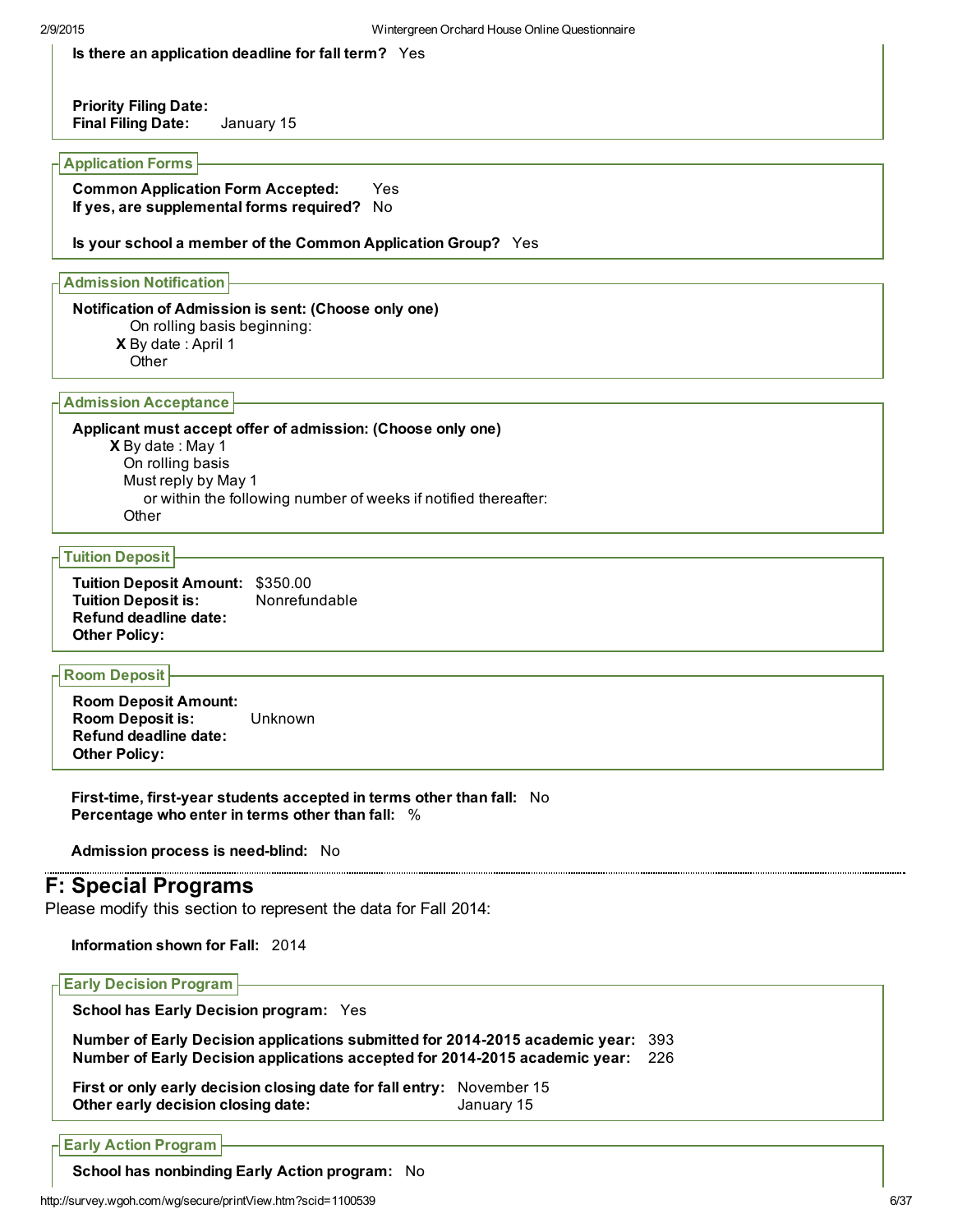Early Action closing date for fall entry:

Early Admission Program

School has Concurrent Enrollment/Early Admission Program for high school students: Yes

# G: Transfer Applicants

Please modify this section to represent the data for Fall 2014:

Information shown for Fall: 2014

| <b>Transfer Applicants</b>                                                                                                                                |                                                                                                                                                                                             |                                                                                           |
|-----------------------------------------------------------------------------------------------------------------------------------------------------------|---------------------------------------------------------------------------------------------------------------------------------------------------------------------------------------------|-------------------------------------------------------------------------------------------|
|                                                                                                                                                           | <b>Transfer Applicants are Accepted: Yes</b>                                                                                                                                                |                                                                                           |
|                                                                                                                                                           | <b>Number of Transfer Applicants Received for Fall 2014:</b><br><b>Number of Transfer Applicants Offered for Fall 2014:</b><br><b>Number of Transfer Applicants Enrolled for Fall 2014:</b> | 145<br>35<br>11                                                                           |
|                                                                                                                                                           | Indicate terms transfers may enroll: X Fall<br>Winter<br>X Spring<br>Summer                                                                                                                 |                                                                                           |
|                                                                                                                                                           | An applicant must have a minimum number<br>of credits completed to apply as a transfer applicant? No                                                                                        |                                                                                           |
| <b>Minimum Number:</b><br>Units:                                                                                                                          | (Example: semester hours)                                                                                                                                                                   |                                                                                           |
|                                                                                                                                                           | <b>Transfer Student Requirements/Recommendations</b>                                                                                                                                        |                                                                                           |
| Required/Recommended<br>1 High school transcript<br>1 College transcript(s)<br>1 Essay or personal statement<br>2 Interview<br>1 Standardized test scores | 1 Statement of good standing from prior institution(s)                                                                                                                                      | 1=Required of All, 2=Recommended of All, 3=Recommended of Some, 4=Required of Some, 5=Not |
| <b>GPA Requirements</b>                                                                                                                                   |                                                                                                                                                                                             |                                                                                           |
|                                                                                                                                                           | Minimum High School GPA required of transfer applicants on 4.0 scale:<br>Minimum College GPA required of transfer applicants on 4.0 scale:                                                  |                                                                                           |
| <b>Transfer Application Priority Dates</b>                                                                                                                |                                                                                                                                                                                             |                                                                                           |
| Fall:<br>April 1<br>Winter:<br>November 15<br>Spring:<br>Summer:                                                                                          |                                                                                                                                                                                             |                                                                                           |
| <b>Transfer Application Closing Dates</b>                                                                                                                 |                                                                                                                                                                                             |                                                                                           |
| Fall:<br>April 1<br>Winter:<br>November 15<br>Spring:<br>Summer:                                                                                          |                                                                                                                                                                                             |                                                                                           |
| <b>Transfer Notification Dates</b>                                                                                                                        |                                                                                                                                                                                             |                                                                                           |
|                                                                                                                                                           | Notification of admission of transfer applicants is sent                                                                                                                                    |                                                                                           |
|                                                                                                                                                           |                                                                                                                                                                                             |                                                                                           |

Fall: May 15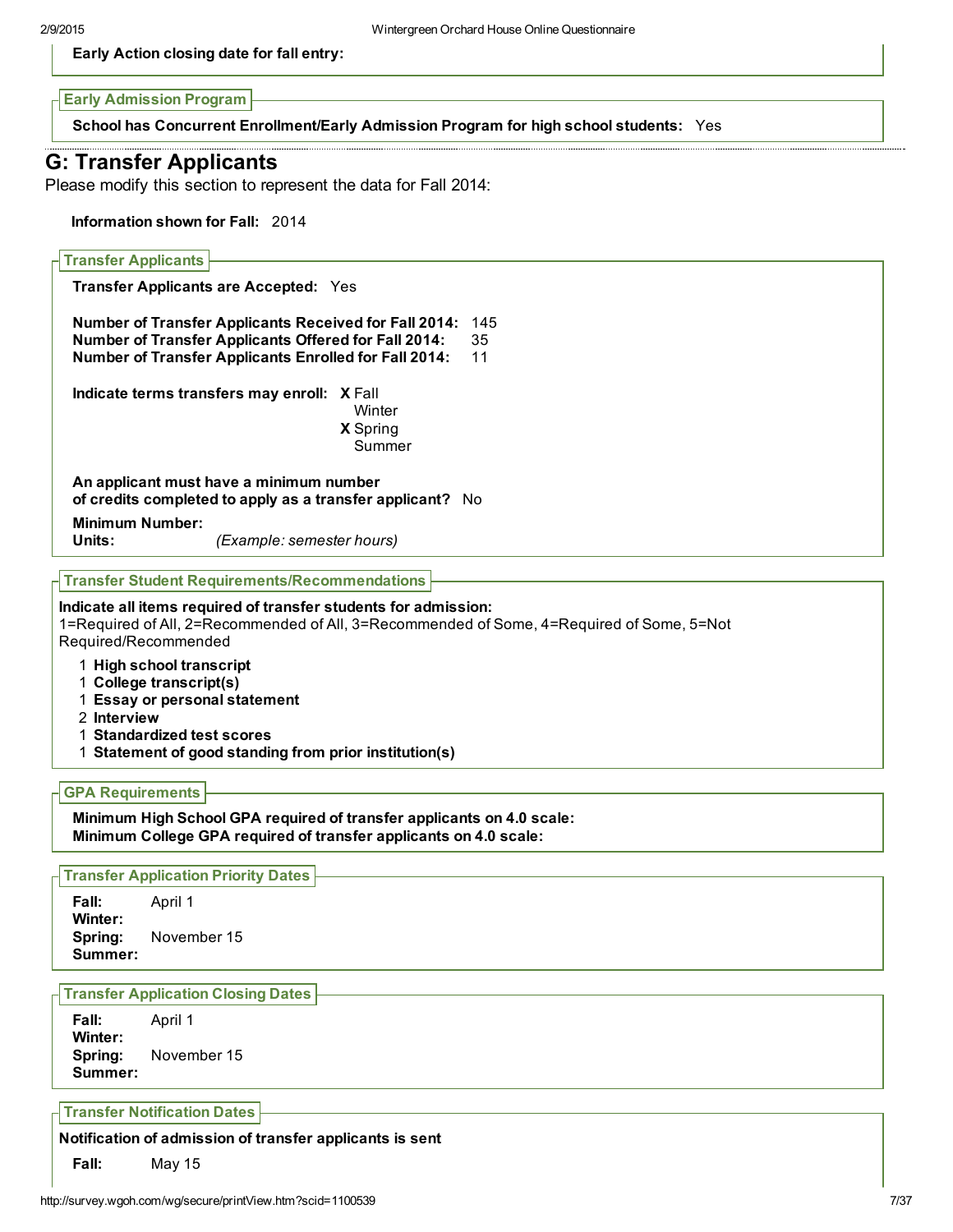# Winter:

Spring: December 1 Summer:

#### Transfer Acceptance Dates

Transfer students must accept offer of admission by Fall: June 1 Winter: Spring: December 15 Summer:

#### Lowest course letter grade that may be transferred for credit: C *(Example: C)*

| H Maximum Credits Transferred H                               |  |
|---------------------------------------------------------------|--|
| Maximum number of credits that may be transferred for credit: |  |

| <b>From two-year: 32</b>  |                                                |
|---------------------------|------------------------------------------------|
|                           | unit: semester hours (Example: semester hours) |
| <b>From four-year: 32</b> |                                                |
|                           | unit: semester hours (Example: semester hours) |
|                           |                                                |

Comments:

Minimum Credits Must Complete

Minimum number of credits transfers must complete at school:

For Associate: unit: *(Example: semester hours)* For Bachelor's: 8 unit: semester hours *(Example: semester hours)* Comments:

#### Percent of all new students who were transfers into all class levels for Fall 2014: 2.4 %

#### Describe Other/Unique Transfer Policies

Transfer students must submit recommendation from previous college.

## H: Placement Options

CEEB Advanced Placement Test

Check options offered for CEEB Advanced Placement test: Credit and/or placement

Credit/placement offered for CEEB scores of: 4 or better

Specify any restrictions of CEEB Advanced Placement options: scores of 3 may be considered.

#### Other Programs And Options

Check option offered for CLEP general exams: Neither

Check option offered for CLEP subject exams: Neither

Check option offered for Regents College Exams (RCE): Neither

Check option offered for home school portfolio: Neither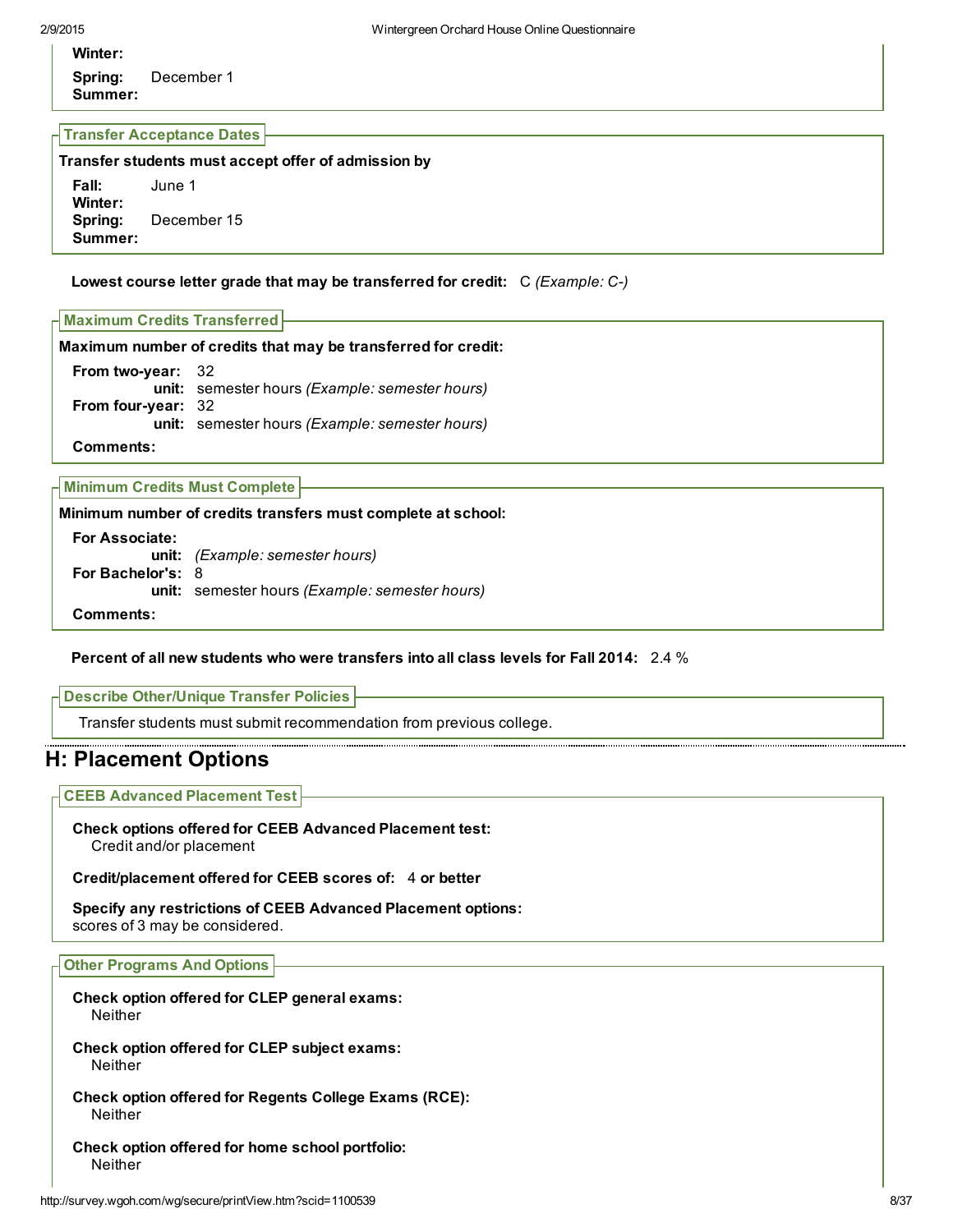Check option offered for DANTES exams:

Neither

Check option offered for school's own challenge exams: Placement

Check option offered for relevant military experience: **Neither** 

Check option offered for relevant life experience: Neither

Check option offered for International Baccalaureate: Credit and/or placement

Describe programs other than the above and options available:

## J: Freshman Enrollment

Please modify this section to represent the data for Fall 2014:

Information shown for Fall: 2014

Freshman is defined as first-time, first-year, degree-seeking student. Include early decision, early action, and students who began studies during the summer. Do not include transfer applicants.

| <b>Freshmen Enrollment</b>                                                                                                                                                                                  |       |  |  |  |  |  |
|-------------------------------------------------------------------------------------------------------------------------------------------------------------------------------------------------------------|-------|--|--|--|--|--|
|                                                                                                                                                                                                             |       |  |  |  |  |  |
| Number of completed freshman applications received for Fall 2014:                                                                                                                                           | 6.635 |  |  |  |  |  |
| Number of freshman applicants offered admission for Fall 2014:                                                                                                                                              | 1.663 |  |  |  |  |  |
| Number of freshman applicants offered who enrolled for Fall 2014:                                                                                                                                           | 446   |  |  |  |  |  |
| Size of Freshman Class:<br>448<br>(Include formerly deferred students, freshman transfers,<br>continuing freshmen, as well as those counted in number<br>of freshman applicants offered who enrolled above) |       |  |  |  |  |  |
| <b>Percentage of freshmen from public schools:</b> 55 %                                                                                                                                                     |       |  |  |  |  |  |
| Number of secondary schools represented in the freshman class that began in Fall 2014: 393                                                                                                                  |       |  |  |  |  |  |
| <b>Percentage of freshmen from out-of-state. Exclude nonresident aliens: 77 %</b>                                                                                                                           |       |  |  |  |  |  |
| <b>Waiting List</b>                                                                                                                                                                                         |       |  |  |  |  |  |
| <b>School has waiting list policy: Yes</b>                                                                                                                                                                  |       |  |  |  |  |  |
| If yes, answer the following questions for Fall 2014:                                                                                                                                                       |       |  |  |  |  |  |
| Number of qualified applicants placed on waiting list: 2,397                                                                                                                                                |       |  |  |  |  |  |

## K: Secondary School Class Rank

Please modify this section to represent the data for Fall 2014:

Number accepting a place on waiting list: 642 Number of waiting list students enrolled: 32

Information shown for Fall: 2014

Freshman is defined as first-time, first-year degree-seeking student. Report information for those students from whom you collect secondary school class rank information.

|--|--|

| High school class rank of enrolled freshmen who reported class rank for Fall 2014. |        |  |  |  |
|------------------------------------------------------------------------------------|--------|--|--|--|
| Top tenth:                                                                         | 65%    |  |  |  |
| Top quarter:                                                                       | 86 %   |  |  |  |
| Top half:                                                                          | $99\%$ |  |  |  |
| <b>Bottom half:</b>                                                                | 1 $%$  |  |  |  |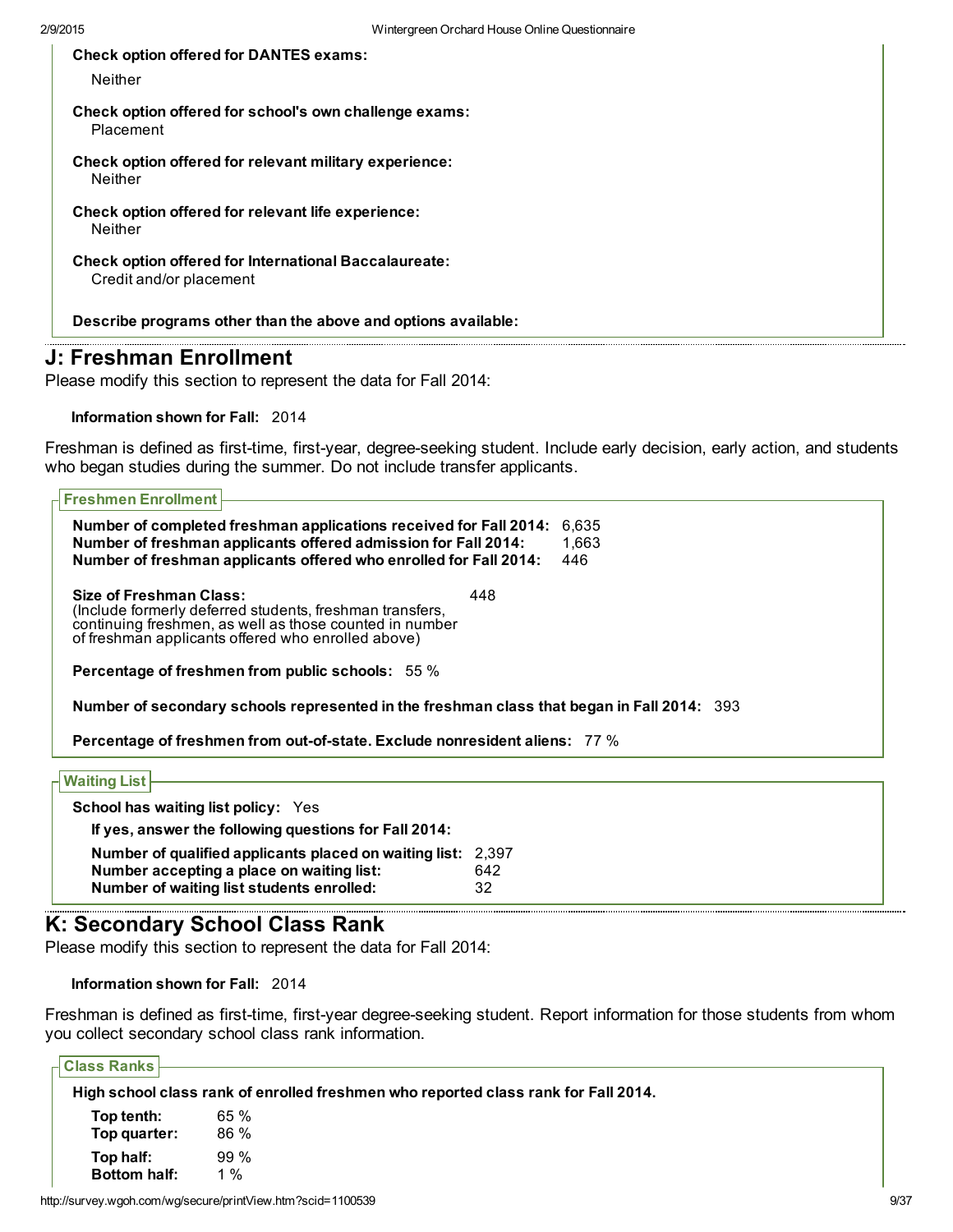Bottom quarter: 0 %

Percentage of freshmen who submitted class rank: 32 %

## **GPA**

Average high school GPA (on a 4.0 scale) of current freshman class who submitted high school GPA: 3.94

Percentage of freshmen who submitted GPA: 87 %

High school GPAs (on a 4.0 scale) of enrolled freshmen who reported GPA for Fall 2014.

Percent who had GPA of 3.75 or higher: 68 % Percent who had GPA between 3.50 and 3.74: 15 % Percent who had GPA between 3.25 and 3.49: 12 % Percent who had GPA between 3.00 and 3.24: 5 % Percent who had GPA between 2.50 and 2.99: 1 % Percent who had GPA between 2.00 and 2.49: 0 % Percent who had GPA between 1.00 and 1.99: 0 % Percent who had GPA below 1.00: 0 %

## L: Test Scores

Please modify this section to represent the data for Fall 2014:

Information shown for Fall: 2014

Freshman is defined as first-time, first-year degree-seeking student. Include students who began studies during the summer, international/nonresident alien students, and students admitted under special arrangements. Do not include partial test scores (i.e., mathematics scores but not critical reading for a category of students) or combine other standardized test results such as TOEFL.

| <b>Test Percentages</b>                          |                         |       |         |                                                                                                            |
|--------------------------------------------------|-------------------------|-------|---------|------------------------------------------------------------------------------------------------------------|
|                                                  |                         |       |         | Percentage of freshman students enrolled in Fall 2014 who submitted standardized test scores.              |
| <b>SAT Reasoning: 62 %</b>                       |                         |       |         |                                                                                                            |
| ACT:                                             | 51 %                    |       |         |                                                                                                            |
| <b>SAT Reasoning</b>                             |                         |       |         | If percentages not available, which was taken by the majority of freshman students?                        |
| <b>SAT Reasoning Scores of Freshman Students</b> |                         |       |         |                                                                                                            |
|                                                  |                         |       |         | Scores of freshman students enrolled in Fall 2014 who submitted SAT Reasoning scores.                      |
| <b>Score Range</b>                               | <b>Critical Reading</b> | Math  | Writing |                                                                                                            |
| 700-800                                          | 34 %                    | 24 %  | 32 %    |                                                                                                            |
| 600-699                                          | 51 %                    | 59 %  | 52 %    |                                                                                                            |
| 500-599                                          | 14%                     | 16 %  | 15 %    |                                                                                                            |
| 400-499                                          | $1\%$                   | 1%    | 1%      |                                                                                                            |
| 300-399                                          | $0\%$                   | $0\%$ | $0\%$   |                                                                                                            |
| 200-299                                          | $0\%$                   | $0\%$ | $0\%$   |                                                                                                            |
|                                                  |                         |       |         | <b>Check Total</b>                                                                                         |
|                                                  |                         |       |         | Range of middle 50% (25th-75th percentile) scores of freshman students enrolled in Fall 2014 who submitted |
| <b>SAT Reasoning:</b>                            |                         |       |         |                                                                                                            |
| <b>Critical Reading:</b>                         | 620<br>$\blacksquare$   | 730   |         |                                                                                                            |
| Math:                                            | 610<br>$\omega$         | 690   |         |                                                                                                            |
| Writing:                                         | 620<br>$\sim$           | 720   |         |                                                                                                            |
| Combined:                                        |                         |       |         |                                                                                                            |
| <b>Average SAT Reasoning:</b>                    |                         |       |         |                                                                                                            |
|                                                  |                         |       |         |                                                                                                            |
|                                                  |                         |       |         |                                                                                                            |
| <b>Critical Reading: 670</b>                     |                         |       |         |                                                                                                            |
| Math:<br>Writing:                                | 651<br>666              |       |         |                                                                                                            |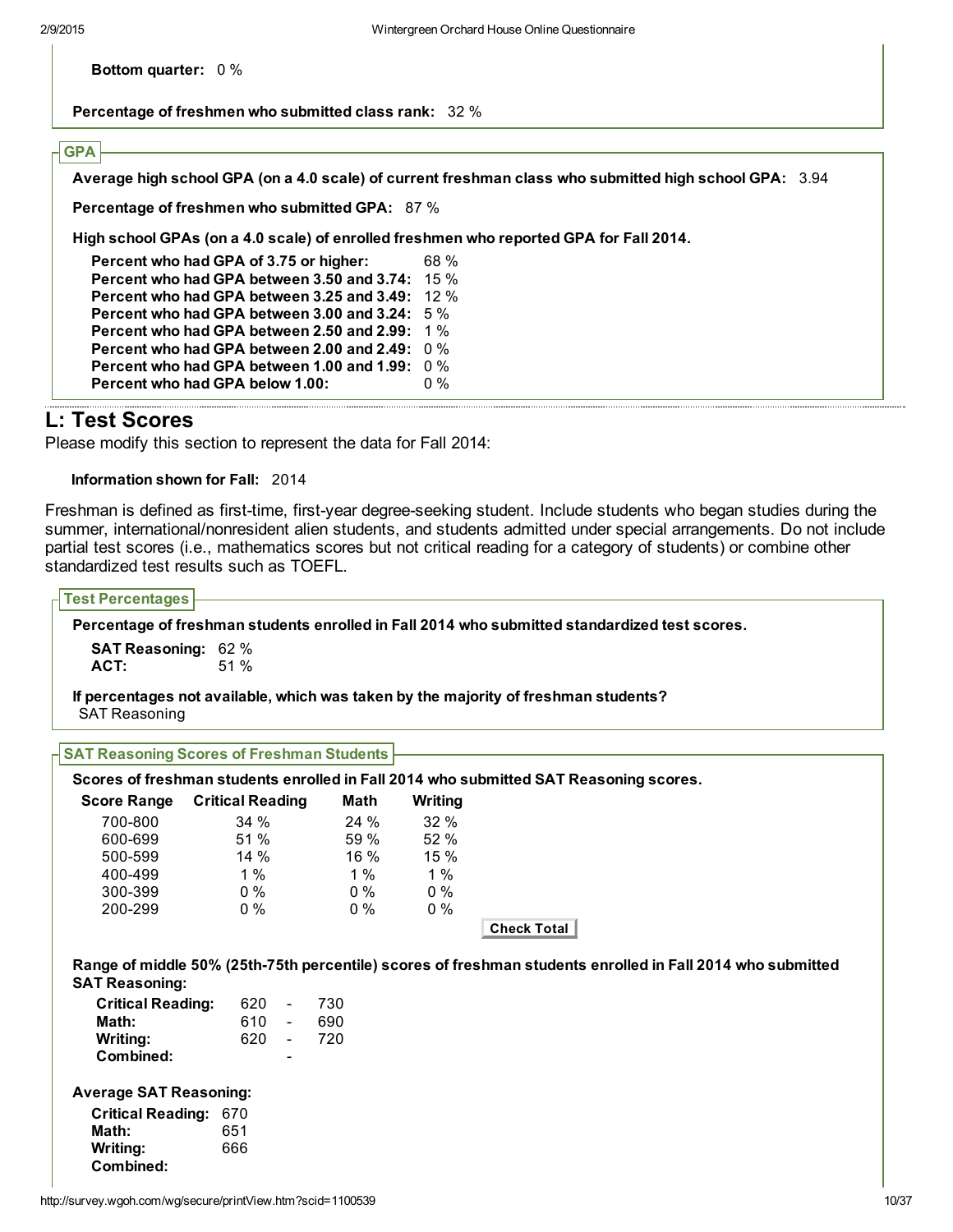| <b>ACT Scores of Freshman Students</b> |         |                          |       |           |                                                                                                            |
|----------------------------------------|---------|--------------------------|-------|-----------|------------------------------------------------------------------------------------------------------------|
|                                        |         |                          |       |           | Scores of freshman students enrolled in Fall 2014 who submitted ACT scores.                                |
| <b>Score Range</b>                     | English |                          | Math  | Composite |                                                                                                            |
| 30-36                                  | 67 %    |                          | 33 %  | 60 %      |                                                                                                            |
| 24-29                                  | 28 %    |                          | 60 %  | 37%       |                                                                                                            |
| 18-23                                  | 5 %     |                          | 6 %   | 3%        |                                                                                                            |
| $12 - 17$                              | $0\%$   |                          | 1%    | $0\%$     |                                                                                                            |
| $6 - 11$                               | $0\%$   |                          | $0\%$ | $0\%$     |                                                                                                            |
| Below 6                                | $0\%$   |                          | $0\%$ | $0\%$     |                                                                                                            |
|                                        |         |                          |       |           | Check Total                                                                                                |
| ACT:                                   |         |                          |       |           | Range of middle 50% (25th-75th percentile) scores of freshman students enrolled in Fall 2014 who submitted |
| English:                               | 28      | $\overline{\phantom{a}}$ | 34    |           |                                                                                                            |
| Math:                                  |         | $26 -$                   | 30    |           |                                                                                                            |
| <b>Writing:</b>                        | 8       | $\blacksquare$           | 9     |           |                                                                                                            |
| Composite:                             | 28      | $\blacksquare$           | 32    |           |                                                                                                            |
| <b>Average ACT:</b>                    |         |                          |       |           |                                                                                                            |
| English:                               | 31      |                          |       |           |                                                                                                            |
| Math:                                  | 28      |                          |       |           |                                                                                                            |
| Writing:                               |         |                          |       |           |                                                                                                            |
| Composite: 30                          |         |                          |       |           |                                                                                                            |
|                                        |         |                          |       |           |                                                                                                            |

v

## M: Student Body Characteristics

Please modify this section to represent the data for Fall 2014:

Information shown for Fall: 2014

#### Percentage of full-time undergraduates from out-of-state. Exclude nonresident aliens: 78 %

| <b>- Foreign Schools Only ⊢</b>                                       |   |
|-----------------------------------------------------------------------|---|
| Percentage of full-time undergraduates from the U.S.:                 | % |
| Percentage of full-time undergraduates from your country:             | % |
| <b>Percentage of full-time undergraduates from other countries:</b> % |   |

Average age of full-time, degree-seeking undergraduate students: 20

Please use numbers only, not percentages. Complete third column only if data for first two columns are unavailable.

| <b>Breakdowns</b>                                                   | First-<br>vear | Degree-<br><b>Seeking</b><br>Undergraduate | Undergraduate |
|---------------------------------------------------------------------|----------------|--------------------------------------------|---------------|
| <b>Nonresident aliens:</b>                                          | 21             | 73                                         |               |
| Hispanic/Latino:                                                    | 33             | 100                                        |               |
| <b>Black or African American, non-Hispanic/Latino:</b>              | 18             | 58                                         |               |
| White, non-Hispanic/Latino:                                         | 330            | 1,217                                      |               |
| American Indian or Alaska Native, non-Hispanic/Latino:              | 0              | 9                                          |               |
| Asian, non-Hispanic/Latino:                                         | 12             | 87                                         |               |
| Native Hawaiian or other Pacific Islander, non-<br>Hispanic/Latino: | 0              | 0                                          |               |
| Two or more races, non-Hispanic/Latino:                             | 27             | 59                                         |               |
| Race and/or ethnicity unknown:                                      |                | 48                                         |               |
| Total:                                                              | 448            | 1.651                                      | 0             |
|                                                                     |                | <b>Calc Totals</b>                         |               |

Class Size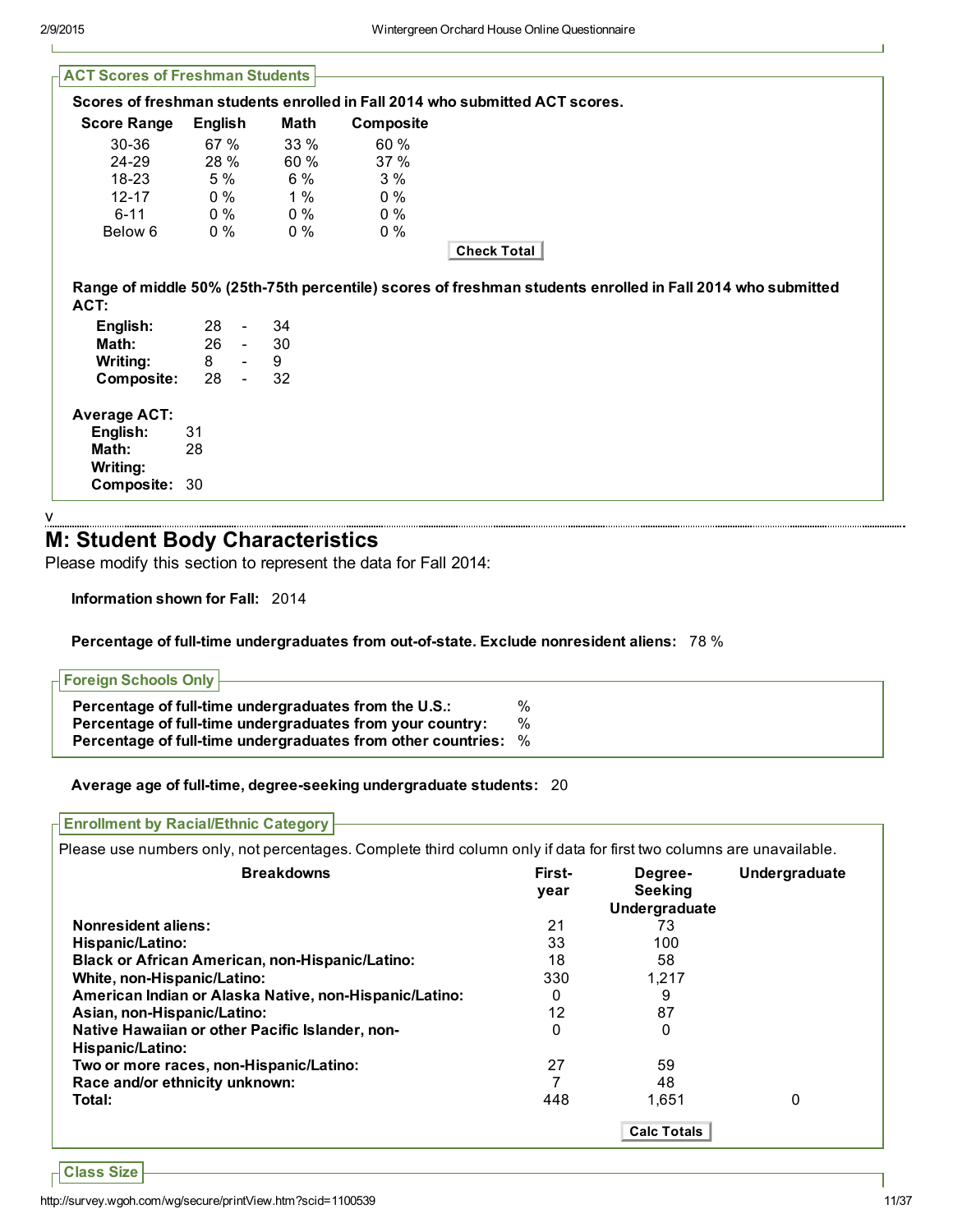In the table below, please use the definition for Class Section to report information about the size of class sections offered.

| 2-9 Students:          | 76  |       |
|------------------------|-----|-------|
| <b>10-19 Students:</b> | 220 |       |
| 20-29 Students:        | 102 |       |
| 30-39 Students:        | 14  |       |
| 40-49 Students:        | 9   |       |
| 50-99 Students:        | 2   |       |
| 100+ Students:         | O   |       |
| <b>Total Classes:</b>  | 423 | Total |
|                        |     |       |

## N: Programs/Services for Learning Disabled Students

Please modify this section to represent the data for Fall 2014:

#### Information shown for Fall: 2014

According to the National Joint Committee on Learning Disabilities, learning disabilities is a "general term that refers to a heterogenous group of disorders manifested by significant difficulties in the acquisition and use of listening, speaking, reading, writing, reasoning, or mathematical abilities." A learning disability is presumably due to central nervous system dysfunction, and is not primarily due to other handicapping conditions, environmental, or cultural influences. It is not a form of mental retardation, or an emotional disorder.

| <b>LD Program</b>                                                                           |
|---------------------------------------------------------------------------------------------|
| According to the above definition, institution accepts learning disabled (LD) students: Yes |
| <b>Check one:</b> Support services but no program                                           |
| If specific program, list program name:<br>(Example: Learning Disabled Student Center)      |
| <b>LD Program Limitations</b>                                                               |
| LD program limited to specific number: No<br>If yes, specify number:                        |
| LD program limited to specific percentage: No<br>If yes, specify percent: %                 |

### LD Program Applications

Figures should specifically reflect LD program applications, not general admissions applications from LD students.

Number of completed self-identified LD applications received for the 2014-2015 academic year: Number of self-identified LD applicants offered admission for the 2014-2015 academic year: Number of self-identified LD applicants offered admission who enrolled for the 2014-2015 academic year:

Total number of undergraduate students in LD program or receiving services for the 2014-2015 academic year:

#### LD Program Requirements

| <b>Requirements same for LD students:</b> Yes<br>-OR- |  |
|-------------------------------------------------------|--|
| Check all that apply:                                 |  |
| Critical Reading:                                     |  |
| Math:                                                 |  |
| Combined:                                             |  |
| ACT                                                   |  |
| English:                                              |  |
| Math:                                                 |  |
| Composite:                                            |  |
| X Diagnostic tests                                    |  |
| Required                                              |  |
| Child Study Team report required if student is        |  |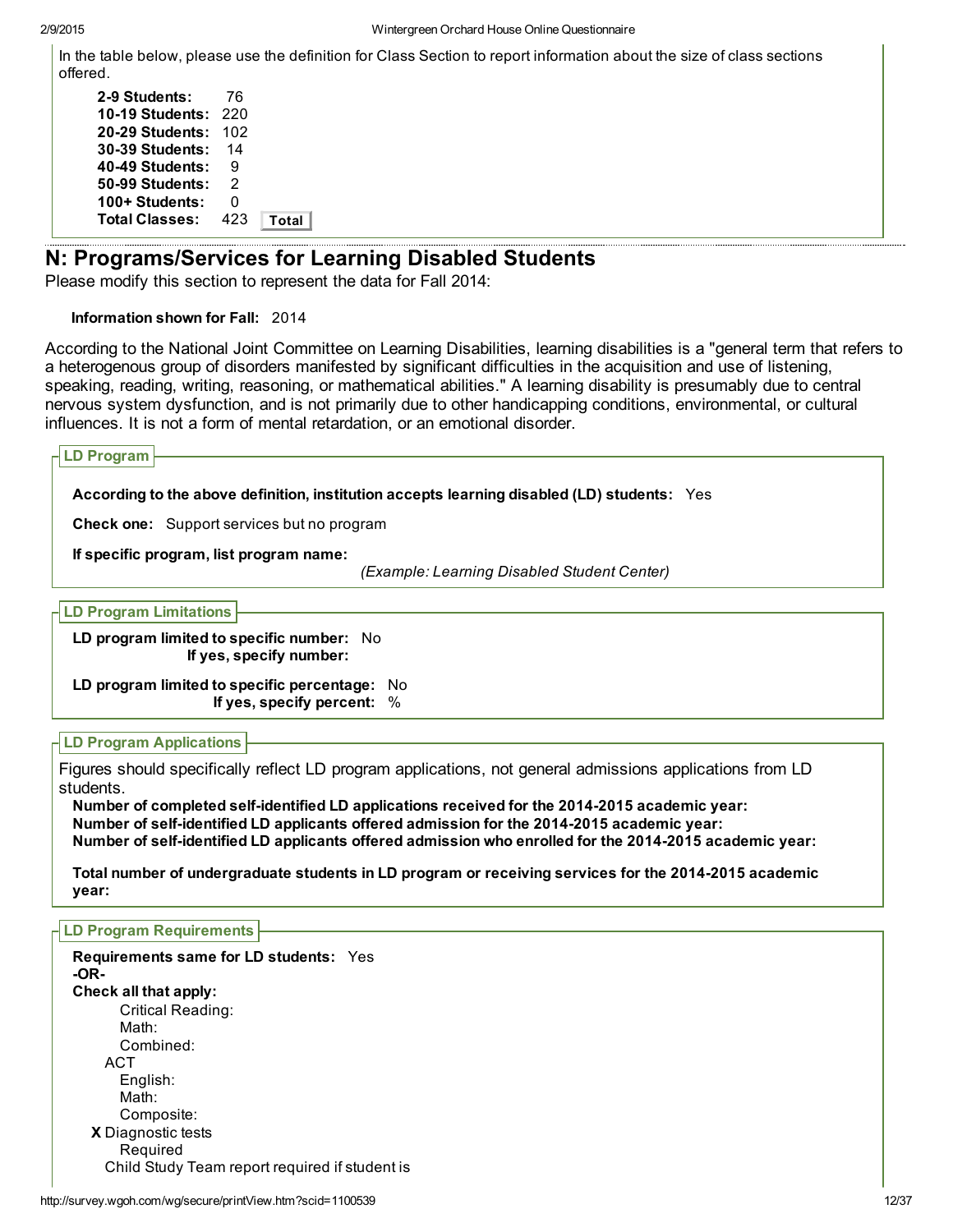classified

**Other** 

Personal interview: Recommended

Essay required: Yes If yes, may it be typed? Yes

Untimed standardized tests accepted: Yes<br>GED certification accepted: No GED certification accepted:

Minimum class rank accepted: Minimum letter grade average accepted:

Specify any admissions requirements for LD students that may be waived on individual basis:

#### LD Student Services

| LD Student Services                                                                                     |
|---------------------------------------------------------------------------------------------------------|
| Check services available to all LD students                                                             |
| Remedial math                                                                                           |
| Remedial English                                                                                        |
| Remedial reading                                                                                        |
| Other special classes                                                                                   |
| Diagnostic testing                                                                                      |
| X Note taking                                                                                           |
| Oral tests                                                                                              |
| <b>X</b> Readers                                                                                        |
| <b>X</b> Tutors                                                                                         |
| X Other testing accommodations                                                                          |
| X Reading machines                                                                                      |
| X Tape recorders                                                                                        |
| Videotaped classes                                                                                      |
| Untimed tests                                                                                           |
| Special bookstore                                                                                       |
| Learning center                                                                                         |
| X Extended time for tests                                                                               |
| X Early syllabus                                                                                        |
| X Exam on tape or computer                                                                              |
| Substitution of courses                                                                                 |
| Take home exam                                                                                          |
| X Texts on tape                                                                                         |
| X Typist/Scribe                                                                                         |
| X Priority registration                                                                                 |
| X Priority seating                                                                                      |
| Waiver of foreign language degree requirement                                                           |
| Proofreading services                                                                                   |
| Waiver of math degree requirement                                                                       |
| <b>X</b> Other                                                                                          |
| assistive technology, Alphasmarts, equipment loan, computer-based testing, reduced distraction testing. |
| Learning disabled students are tutored: Individually and in small groups                                |
| Credit toward degree is given for remedial courses: No                                                  |
| Term that best describes LD program/services:<br>Partial                                                |
| Lighter course load for LD students: No                                                                 |
| Additional time to complete degree: No                                                                  |
| Are there any additional costs for LD<br>No<br>program/services?                                        |
| Extra cost: $0$<br>per:                                                                                 |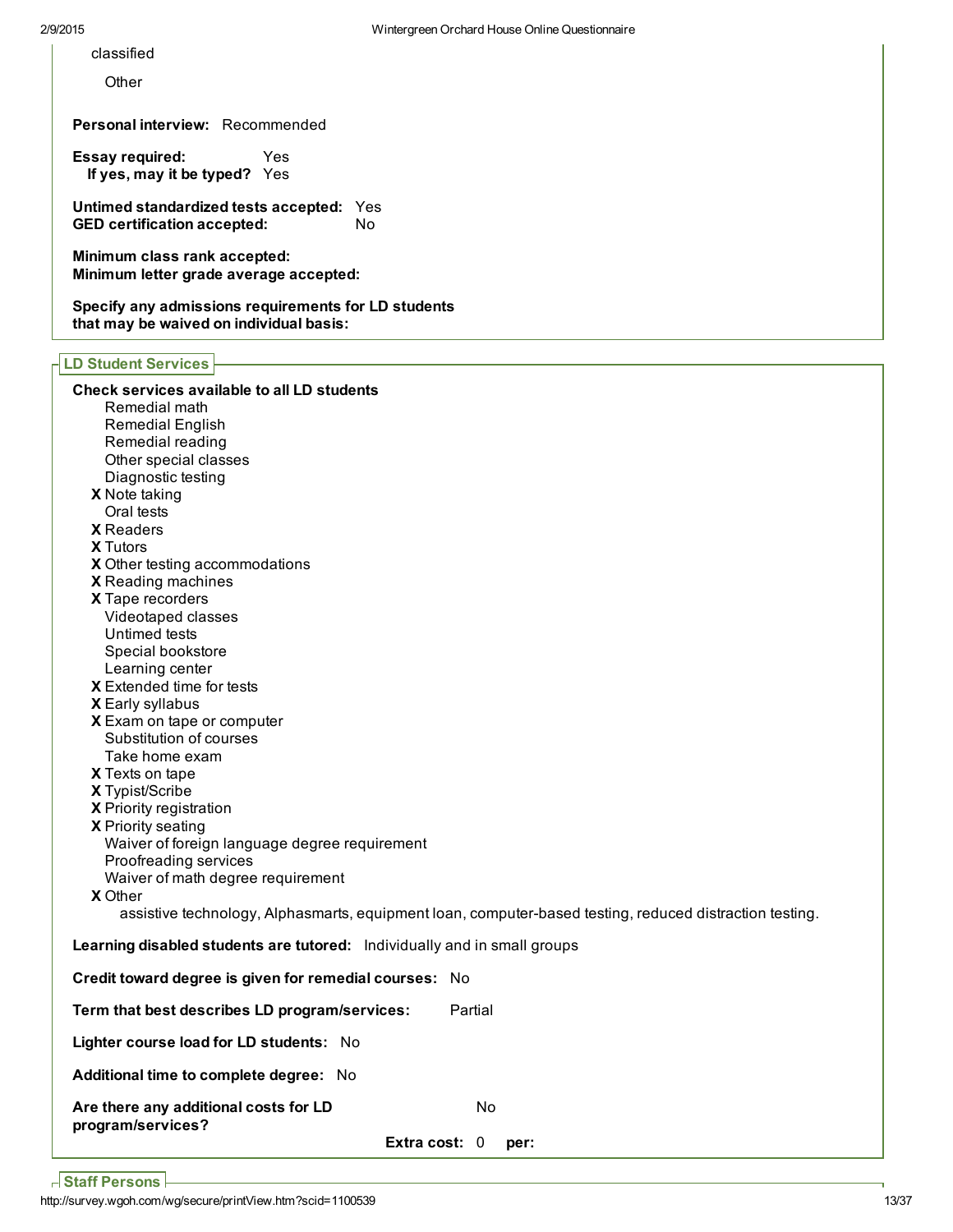# staff Persons Persons Persons Persons Persons Persons Persons Persons Persons Persons Persons Persons Persons

### Number of staff persons available to work with LD students:

Full-time: 1

Part-time:

### Key Staff Person

Name: Erin Farrell Salva Title: Coordinator of Disability Services

## LD Program Contact

| <b>Name:</b> Erin Farrell Salva<br><b>Title:</b> Coordinator of Disability Services |
|-------------------------------------------------------------------------------------|
| <b>Phone: 740 427-5453</b><br><b>E-mail:</b> salvae@kenyon.edu                      |

## **Comments**

Please comment on any areas not covered above that would describe your LD program or its requirements:

## Additional LD Program Information

Are LD program services available to students who have Yes not self-identified during the application process?

Application closing deadline for LD program: *(Example: January 15)*

Do students complete a separate application for admissions? No

Are students simultaneously accepted to the institution and the LD program? Yes

Does a member of the LD program sit on the admissions committee? No

Are high school math waivers accepted? No

Are high school foreign language waivers accepted? No

Is documentation of a neuropsychological or comprehensive psycho-educational evaluation required for admission to the program?: Yes

## Select all required tests:

- X Nelson-Denny Reading Test
- X SATA (Scholastic Abilities Test for Adults)
- X Wechsler Adult Intelligence Scale, 4th edition
- X WISCIV (Wechsler Intelligence Scale for Children, 4th edition)
- X Woodcock-Johnson Psycho-educational testing and/or Achievement Tests Other Tests

## Testing documentation must be dated within how many months of application? 60

## LD Services Available For:

- X Freshmen
- X Sophomores
- X Juniors
- X Seniors

## Counseling services that are offered to LD Students:

| <b>X</b> Academic        | times per academic year |
|--------------------------|-------------------------|
| <b>X</b> Psychological   | times per academic year |
| X Student Support Groups | times per academic year |
| <b>X</b> Vocational      | times per academic year |

## Is there an advisor/advocate from the LD program available to student? Yes

If yes, how often does the advisor/advocate meet with faculty? times per month If yes, how often does the advisor/advocate meet with student? times per month

Is individual tutoring available? Yes If yes, how often? Weekly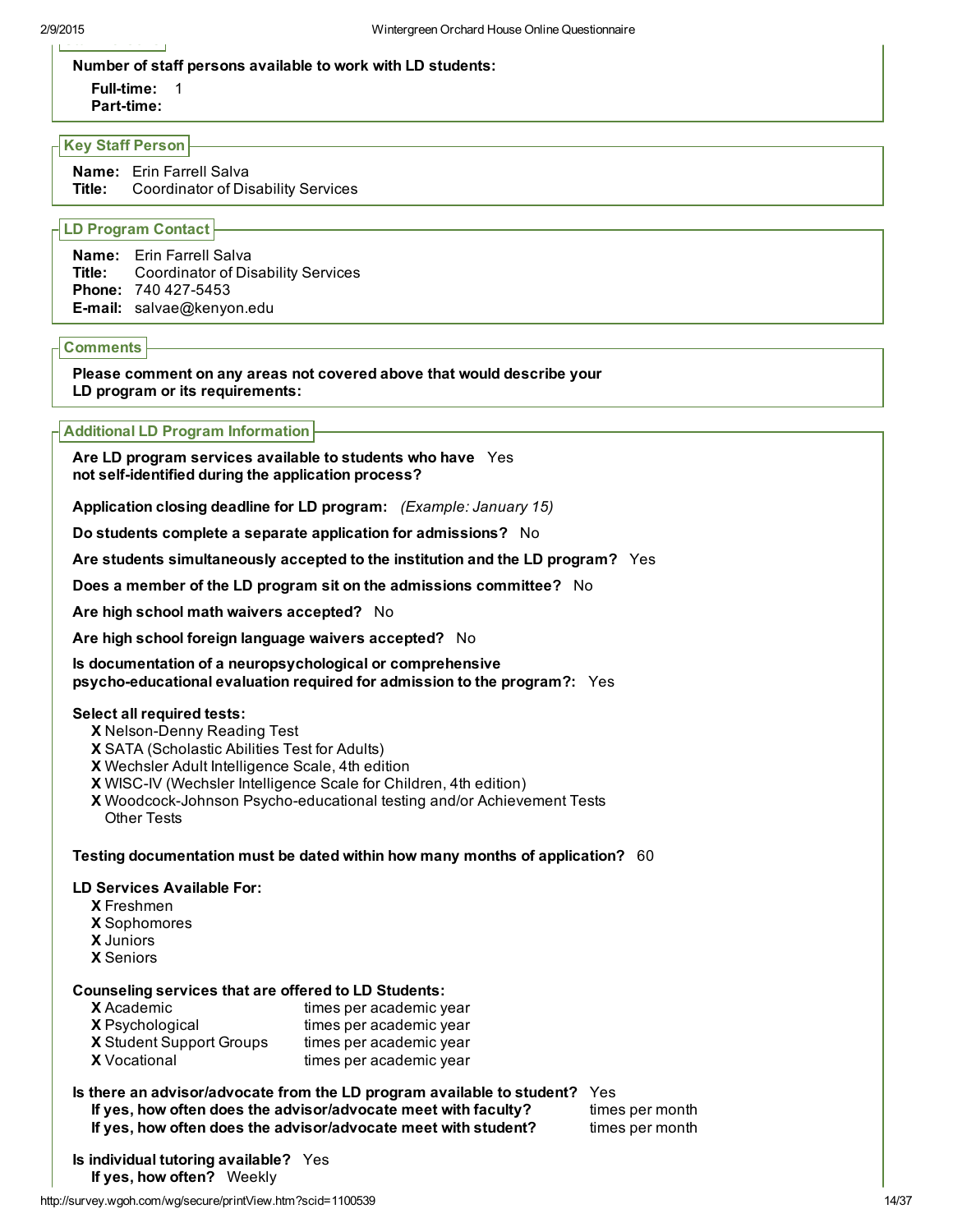#### What is the average size of tutoring groups?

#### Check Tutorial Options:

|                       | <b>Individual Group</b> |
|-----------------------|-------------------------|
| Time Management       | x                       |
| Organizational Skills | x                       |
| <b>Strategies</b>     | x                       |
| <b>Content Area</b>   |                         |
| <b>Writing Labs</b>   | x                       |
| Math Labs             | X                       |
| <b>Study Skills</b>   |                         |

Total number of graduate students available to work with LD students: Total number of peer tutors available to work with LD students:

Are single rooms available to students with specific disabilities? Yes If yes, is a medical note required? Yes

#### LD Program Mailing Address

| Citv:  | <b>Address:</b> Kenyon College - Student Accessibility and Support Services<br>Gambier |
|--------|----------------------------------------------------------------------------------------|
| State: | OН                                                                                     |
| Zip:   | 43022                                                                                  |

URL for LD Program Unit: http://www.kenyon.edu/directories/offices-services/academic-advising/student-accessibilitysupport-services/learning-disabilities

## O: International Applicant Information

Please modify this section to represent the data for Fall 2014:

Information shown for Fall: 2014

| <b>Test Requirements for International Applicants</b>                                       |                                                                                                                                                                                                         |
|---------------------------------------------------------------------------------------------|---------------------------------------------------------------------------------------------------------------------------------------------------------------------------------------------------------|
| specify the minimum score that is acceptable for each.                                      | Indicate test requirements for undergraduate international applicants whose native language is not English, and<br>Q=Required, M=Required Of Some, C=Recommended, S=Considered If Submitted, N=Not Used |
| <b>TOEFL only</b><br><b>MELAB only</b><br><b>TOEFL or MELAB</b>                             | Q                                                                                                                                                                                                       |
| <b>Preference:</b>                                                                          | <b>TOEFL</b>                                                                                                                                                                                            |
| <b>Minimum TOEFL score:</b><br>Paper:<br>Internet: 100                                      |                                                                                                                                                                                                         |
| <b>Minimum MELAB score:</b>                                                                 |                                                                                                                                                                                                         |
| <b>SAT Reasoning or ACT</b><br><b>SAT Subject</b>                                           | Q                                                                                                                                                                                                       |
| Preference:                                                                                 | No Preference                                                                                                                                                                                           |
| <b>Minimum SAT Reasoning:</b><br><b>Critical Reading:</b><br>Math:<br>Combined:<br>Writing: |                                                                                                                                                                                                         |
| <b>Minimum ACT:</b><br>English:<br>Math:<br>Composite:<br>Writing:                          |                                                                                                                                                                                                         |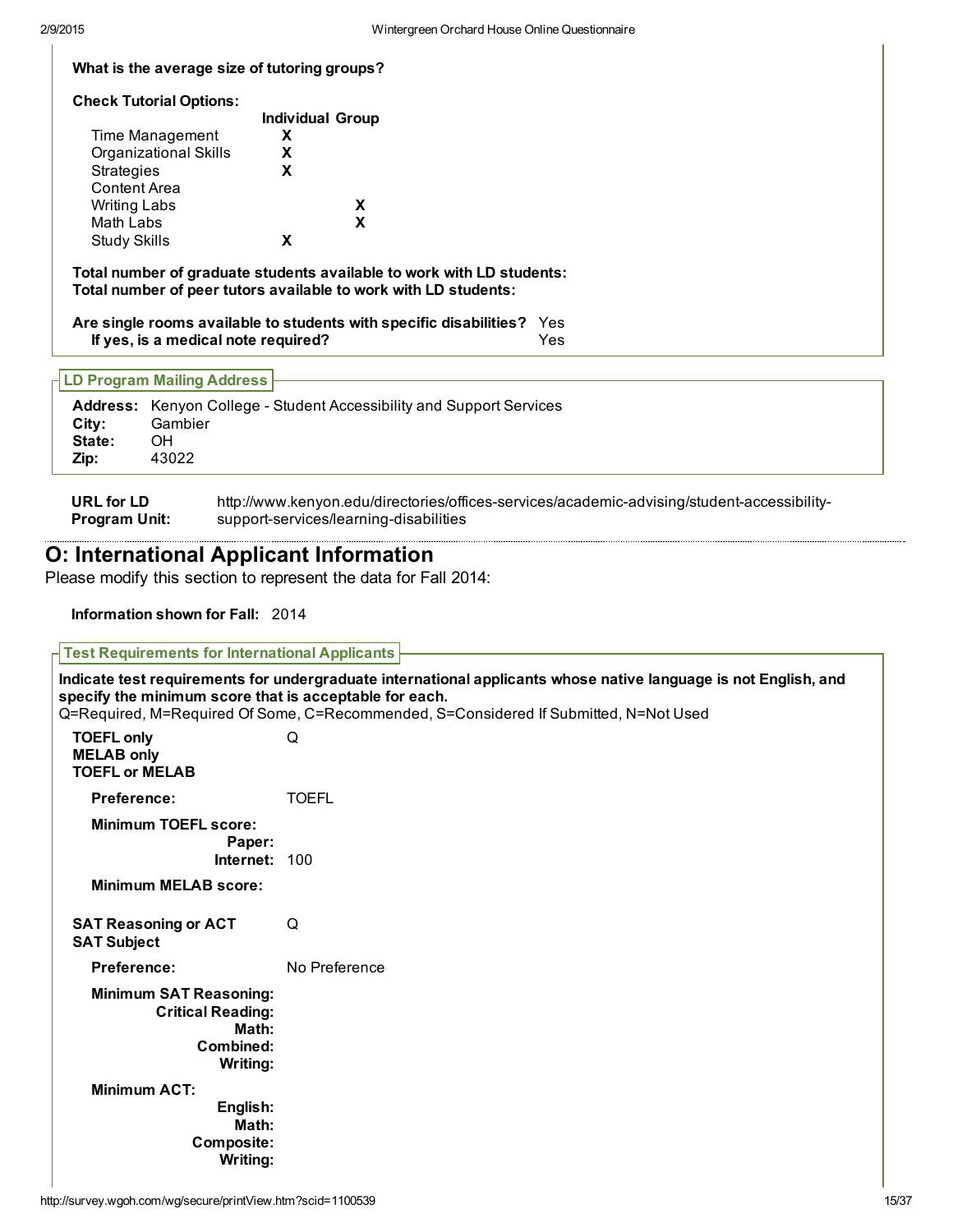| <b>Minimum SAT Subject:</b> |  |  |  |
|-----------------------------|--|--|--|
|-----------------------------|--|--|--|

If SAT Reasoning/ACT/SAT Subject required, check correct statement: SAT Reasoning/ACT/SAT Subject may replace TOEFL/MELAB

| <b>Aid Available for International Applicants</b>                                                                                                                                                                                                                               |
|---------------------------------------------------------------------------------------------------------------------------------------------------------------------------------------------------------------------------------------------------------------------------------|
| Does school offer college-administered need-based or non-need-based aid<br>to degree-seeking international nonresident aliens?<br>Yes                                                                                                                                           |
| If yes, number of degree-seeking nonresident aliens who received<br>need-based or non-need-based aid in 2014-2015 academic year:<br>48                                                                                                                                          |
| Total amount from all sources to degree-seeking nonresident aliens: \$2,226,766.00                                                                                                                                                                                              |
| <b>Required Forms for International Applicants</b>                                                                                                                                                                                                                              |
| Check all financial aid forms degree-seeking, nonresident alien, first-year financial aid<br>applicants must submit and indicate the appropriate deadline for each form:<br>Institution's own financial aid form<br>Priority Date:<br>Closing Date: January 15<br>rolling basis |
| <b>CSS/Financial Aid PROFILE</b><br>Priority Date:<br>Closing Date:<br>rolling basis                                                                                                                                                                                            |
| X Foreign Student's Financial Aid Application<br>Priority Date:<br>Closing Date: February 15<br>rolling basis                                                                                                                                                                   |
| X Foreign Student's Certification of Finances<br><b>Priority Date:</b><br>O(1)                                                                                                                                                                                                  |

Closing Date: February 15 rolling basis

X Other

Please Specify: proof of VISA status, PROFILE (Canada or Mexico) Priority Date: Closing Date: February 15 rolling basis

| <b>H</b> Application Requirements for International Applicants                                    |     |
|---------------------------------------------------------------------------------------------------|-----|
| Advanced deposit required (in addition to<br>tuition/room deposits required of all students): Yes |     |
| <b>Preapplication form required:</b>                                                              | No. |
| Separate application form required:                                                               | No. |

#### Application Closing Dates for International Applicants

Fall: January 15 Winter: Spring: Summer:

Foreign Countries Represented

Number of foreign countries represented by degree-seeking undergraduate nonresident aliens for Fall 2014: 41

List up to six foreign countries most often represented: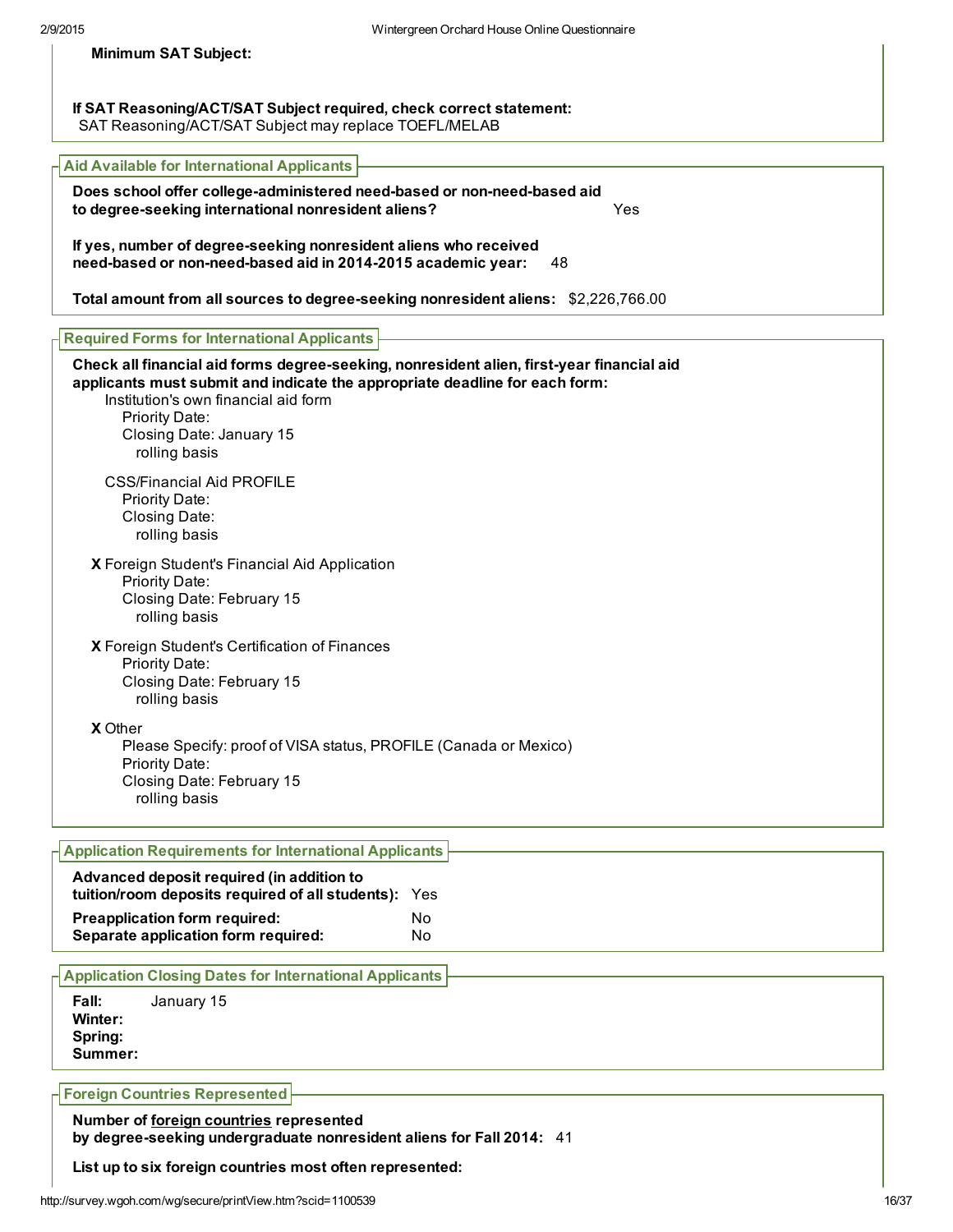- 
- 1) China<br>2) Canad 2) Canada<br>3) Botswan
- **Botswana**
- 4) Brazil
- 5) South Korea<br>6) Myanmar
- 6) Myanmar

#### Check special services offered for international applicants:

- English lab
- X Special counselors/advisors
- X Host family program

International student center ESL program/classes

- X Special orientation
- **Other**

International Admissions Contact

| <b>Name:</b> Marne Ausec                                   |
|------------------------------------------------------------|
| <b>Title:</b> Director of the Center for Global Engagement |
| <b>Phone: 740 427-5637</b>                                 |
| <b>E-mail:</b> ausecm@kenyon.edu                           |

## P: Tuition and Expenses

Please modify this section to represent the data for 2015-2016 academic year:

When will current tuition figures be available? 2/06/2015

#### Information shown for academic year beginning Fall: 2015

2015-2016 undergraduate tuition, per academic year

| <b>Tuition</b>                                          |             |  |
|---------------------------------------------------------|-------------|--|
| In-state tuition:<br>\$47,220.00                        |             |  |
|                                                         |             |  |
| Out-of-state tuition: \$47,220.00                       |             |  |
| Check any                                               |             |  |
| X Comprehensive tuition/room/board/fees                 |             |  |
| \$11,890.00                                             |             |  |
| In-state tuition based on                               |             |  |
| per credit hour, hrs/yr                                 |             |  |
| Out-of-state tuition based on                           |             |  |
| per credit hour, hrs/yr                                 |             |  |
| No tuition for state residents                          |             |  |
| School has no tuition                                   |             |  |
| Other tuition                                           |             |  |
|                                                         |             |  |
| <b>Additional Expenses</b>                              |             |  |
|                                                         |             |  |
| <b>Additional required fees:</b>                        | \$1,920.00  |  |
|                                                         |             |  |
| <b>Estimate for books and supplies:</b>                 | \$1,900.00  |  |
| <b>Estimate for other academic expenses: \$1,370.00</b> |             |  |
| Nature of expenses (ie. personal, transportation)       |             |  |
| Transportation, personal.                               |             |  |
|                                                         |             |  |
|                                                         |             |  |
| <b>On-campus Housing, per Academic Year</b>             |             |  |
|                                                         |             |  |
| Room:                                                   | \$5,170.00  |  |
| Board:                                                  | \$6,720.00  |  |
| <b>Combined Room and Board:</b>                         | \$11,890.00 |  |
|                                                         |             |  |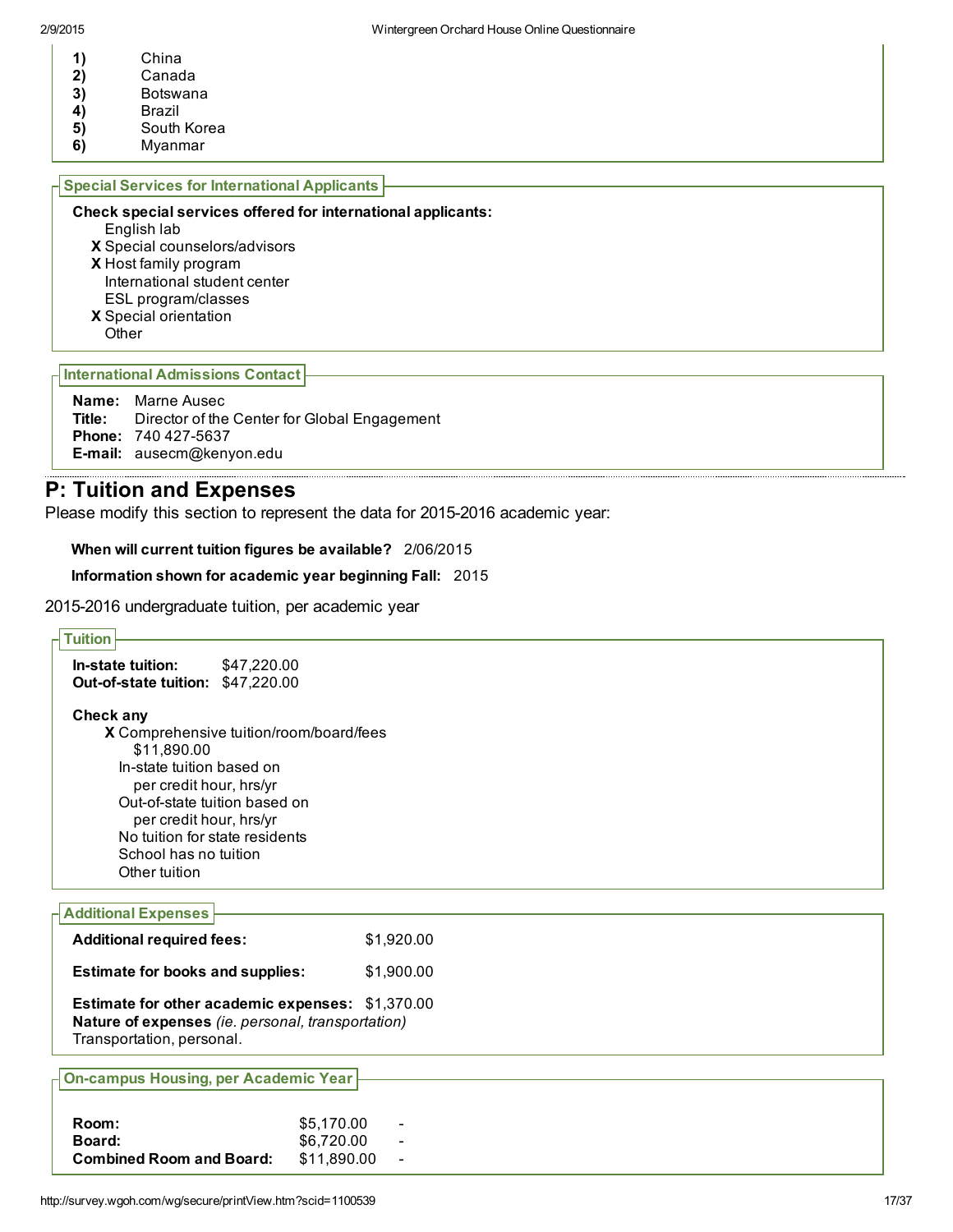П

| Tuition/Expense Comments  - |
|-----------------------------|
|-----------------------------|

#### Tuition is estimated: No

#### Check any

Tuition includes fees Tuition figures are Canadian No meal plan offered Room and board figures are estimates Tuition and fees vary by year of study **Other** 

## Q: Financial Aid

Please modify this section to represent the data for 2014-2015 academic year:

When will current financial aid figures be available? 10/15/2014

Information shown for academic year beginning Fall: 2014

Financial aid available to mainland U.S. undergraduates: Yes

Which needs-analysis methodology does your institution use in awarding institutional aid: Both FM and IM

#### Required Forms

| Check all financial aid forms domestic first-year financial aid applicants must submit<br>and indicate the appropriate deadline for each form for the 2015-2016 academic year: |
|--------------------------------------------------------------------------------------------------------------------------------------------------------------------------------|
| <b>X FAFSA</b><br>Priority Date: (Example: January 15)<br>Closing Date: February 15<br>rolling                                                                                 |
| Institution's own financial aid form<br>Priority Date: (Example: January 15)<br>Closing Date:<br>rolling                                                                       |
| <b>X CSS/Financial Aid PROFILE</b><br>Priority Date: (Example: January 15)<br>Closing Date: February 15<br>rolling                                                             |
| State aid form<br>Priority Date: (Example: January 15)<br>Closing Date:<br>rolling                                                                                             |
| X Noncustodial (Divorced/Separated) Parent's Statement<br>Priority Date: (Example: January 15)<br>Closing Date: February 15<br>rolling                                         |
| <b>Business/Farm Supplement</b><br>Priority Date: (Example: January 15)<br>Closing Date:<br>rolling                                                                            |
| <b>X</b> Other<br>Please Specify: tax forms<br>Priority Date: (Example: January 15)<br>Closing Date: February 15<br>rolling                                                    |
| <b>Financial Aid Notification</b>                                                                                                                                              |

(Choose only one)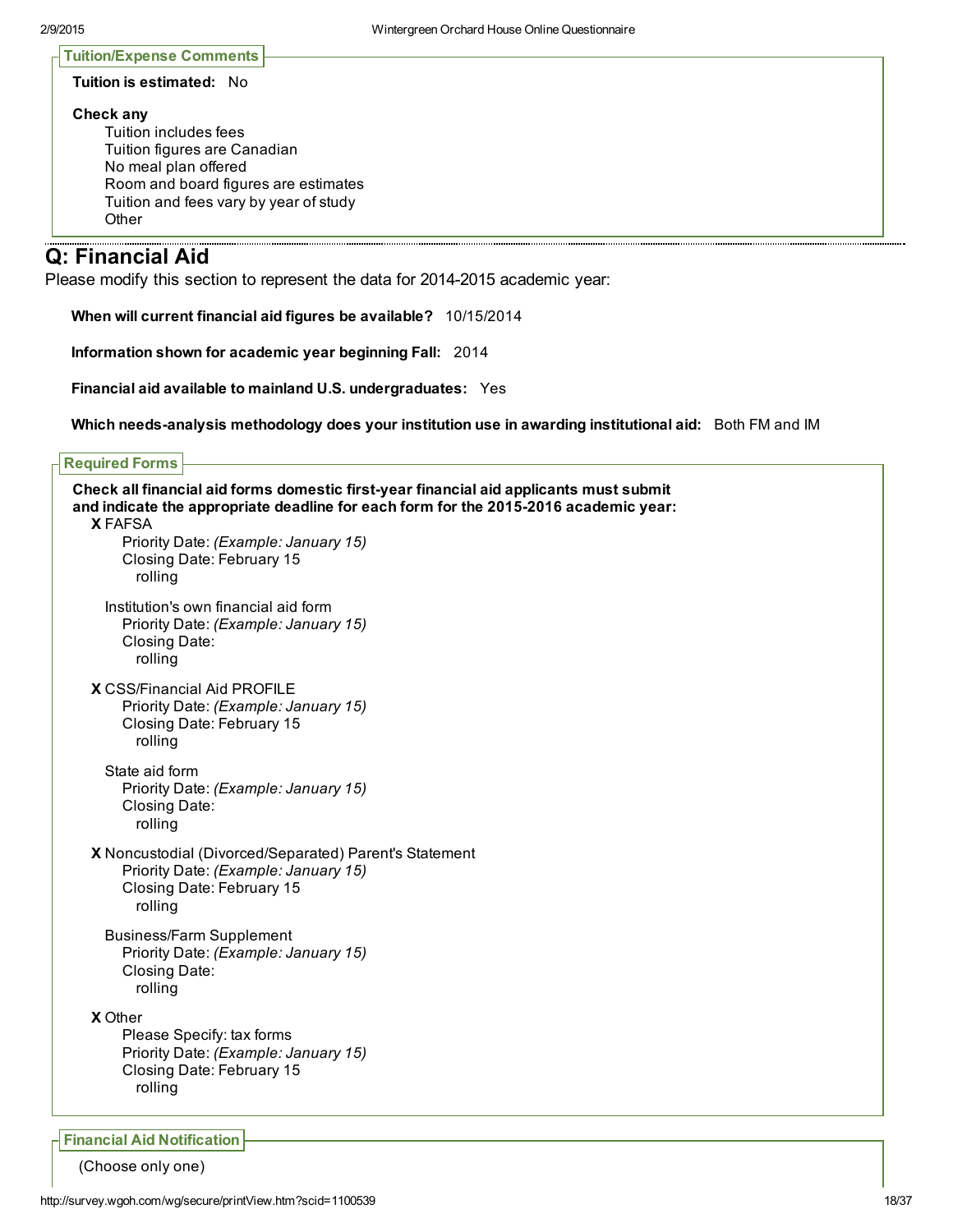#### Notification of awards is on rolling basis

X Notification begins **April 1** 

#### Financial Aid Modify data for students receiving aid for the academic year beginning Fall 2014. Note: Students may be counted in more than one row, and full-time first-year students should also be counted as full-time undergraduates. **First-time** full-time freshmen **Full-time** undergrad Part-time undergrad a) Number of degree-seeking undergraduate students. 448 1,650 0 b) Number of students in line a) who applied for need-based financial aid. 270 853 0 c) Number of students in line b) who were determined to have financial need. 220 729 0 d) Number of students in line c) who were awarded financial aid 219 726 0 e) Number of students in line d) who were awarded any need-based scholarship or grant aid. 212 703 0 f) Number of students in line d) who were awarded any need-based selfhelp aid. 192 584 0 g) Number of students in line d) who were awarded any non-need-based scholarship or grant aid. 41 110 0 h) Number of students in line d) whose need was fully met (exclude PLUS loans, unsubsidized loans, and private alternative loans). 126 443 0 i) On average, the percentage of need that was met of students who were awarded any need-based aid. Exclude any aid that was awarded in excess of need as well as any resources that were awarded to replace EFC (PLUS loans, unsubsidized loans, and private alternative loans). 94.7 % 95.2 % % j) The average financial aid package of those in line d). Exclude any resources that were awarded to replace EFC (PLUS loans, unsubsidized loans, and private alternative loans). 39,738 40,946 0

Financial Aid (cont) First-time full-time freshmen **Full-time** undergrad Part-time undergrad k) Average need-based scholarship or grant award of those in line e) 37,450 38,039 0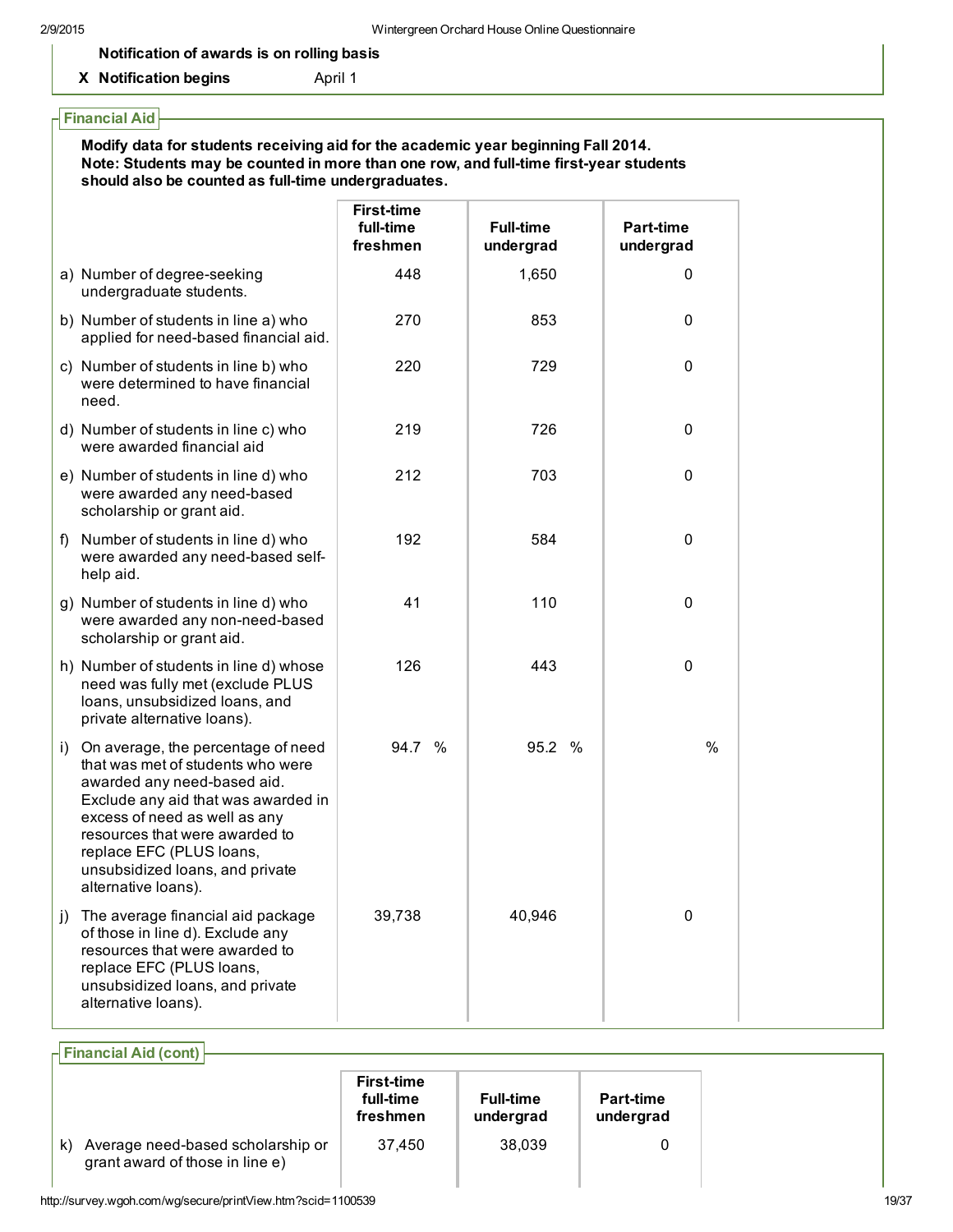| 2/9/2015                                                                                                                                                                                                                        |              | Wintergreen Orchard House Online Questionnaire |   |  |
|---------------------------------------------------------------------------------------------------------------------------------------------------------------------------------------------------------------------------------|--------------|------------------------------------------------|---|--|
| $\vert$ )<br>Average need-based self-help<br>award (excluding PLUS loans,<br>unsubsidized loans, and private<br>alternative loans) of those in line f).                                                                         | 3,975        | 5,112                                          | 0 |  |
| m) Average need-based loan<br>(excluding PLUS loans,<br>unsubsidized loans, and private<br>alternative loans) of those in line f)<br>who were awarded a need-based<br>loan.                                                     | 2,712        | 3,900                                          | 0 |  |
| Number of students in line a) who<br>n)<br>had no financial need and who were<br>awarded institutional non-need-<br>based scholarship or grant aid<br>(exclude those who were awarded<br>athletic awards and tuition benefits). | 26           | 205                                            | 0 |  |
| o) Average dollar amount of<br>institutional non-need-based<br>scholarship or grant aid awarded to<br>students in line n).                                                                                                      | 12,884       | 13,311                                         | 0 |  |
| Number of students in line a) who<br>p)<br>were awarded an institutional non-<br>need-based athletic scholarship or<br>grant.                                                                                                   | $\mathbf 0$  | 0                                              | 0 |  |
| q) Average dollar amount of<br>institutional non-need-based athletic<br>scholarships and grants awarded to<br>students in line p).                                                                                              | $\mathbf{0}$ | 0                                              | 0 |  |

| Percentage of the 2014 undergraduate class who graduated between July 1, 2013<br>and June 30, 2014 and who borrowed through any loan programs (federal, state,<br>subsidized, unsubsidized, private, etc.; exclude parent loans). Include only students |             |
|---------------------------------------------------------------------------------------------------------------------------------------------------------------------------------------------------------------------------------------------------------|-------------|
| who borrowed while enrolled at your institution.                                                                                                                                                                                                        | 46 %        |
| Average per-undergraduate borrower cumulative principal borrowed of those<br>in previous question. Do not include money borrowed at other institutions.                                                                                                 | \$20.323.00 |

## Work-Study Program

School participates in Federal Work-Study Program: Yes

If yes, percentage of all undergraduates who receive some form of financial aid who participate in work-study.  $95\%$ 

# R: Scholarships and Grants

Please modify this section to represent the data for Fall 2014:

## When will current scholarship figures be available? 10/15/2014

Information shown for Fall: 2014

## Available Scholarships/Grants

Check types of scholarships/grants available to undergraduate students:

X Need-based (general)

X Federal Pell Grants

X SEOG

X State scholarships/grants

X College/university scholarship/grants (institutional funds)

X Private scholarships/grants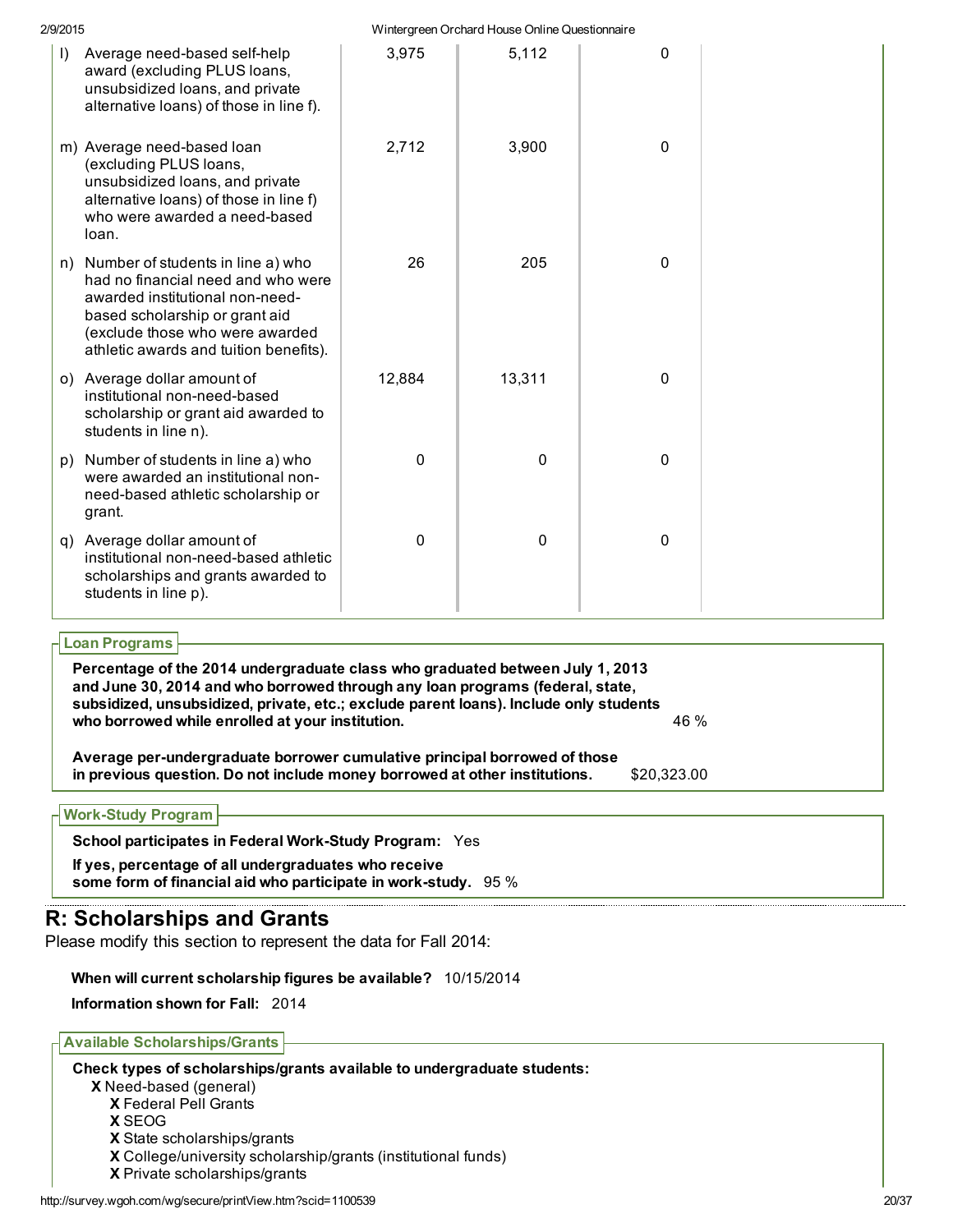Federal Nursing Scholarships

United Negro College Fund **Other** 

- X Non-need-based (general) State scholarships/grants
	- X Academic merit scholarships/grants X Other scholarship/grant Creative arts/performance Special achievements/activities Special characteristics Athletic scholarships ROTC scholarships music, art, minority scholarships

#### **Need-Based Total Dollars**

| <b>Scholarships/Grants</b>       | <b>Total Dollars</b> |
|----------------------------------|----------------------|
| Federal:                         | 816,272              |
| State:                           | 62,569               |
| Institutional:                   | 24,933,710           |
| Other external:                  | 928,869              |
| <b>Total Scholarship/Grants:</b> | 26,741,420           |
| <b>Tuition Waivers:</b>          | 431,401              |
| <b>Athletic Awards:</b>          |                      |

#### **Non-Need-Based Total Dollars**

| <b>Scholarships/Grants</b>       | <b>Total Dollars</b> |
|----------------------------------|----------------------|
| Federal:                         | 12.533               |
| State:                           | 17,309               |
| Institutional:                   | 3,254,212            |
| Other external:                  | 1,395,015            |
| <b>Total Scholarship/Grants:</b> | 4,679,069            |
| <b>Tuition Waivers:</b>          | 767,909              |
| <b>Athletic Awards:</b>          | 0                    |
|                                  |                      |

### Additional Questions

Percentage of total need-based & non-need-based awarded to students from out-of-state:  $%$ 

| Range of individual scholarships/grant packages: |           |                   |
|--------------------------------------------------|-----------|-------------------|
| $\ln$ deubernache (LIC)                          | A 1 DO DO | <b>E57 500.00</b> |

| Undergraduate (UG):<br>Freshman (FTF): | \$1,000.00<br>\$1,000.00 | \$57,500.00<br>\$57,500.00 | <b>X</b> Full Tuition<br><b>X</b> Full Tuition |
|----------------------------------------|--------------------------|----------------------------|------------------------------------------------|
|                                        |                          |                            |                                                |

## S: Loans

Please modify this section to represent the data for Fall 2014:

When will current loan figures be available? Information shown for Fall: 2013

| <b>Loan Types/Payment Plans</b>                           |  |
|-----------------------------------------------------------|--|
| Check types of loans available to undergraduate students: |  |
| Federal District Student Loan Program (Direct Loan)       |  |
| <b>X</b> Direct Subsidized Stafford Loans                 |  |
| X Direct Unsubsidized Stafford Loans                      |  |
| <b>X</b> Direct PLUS Loans                                |  |
| <b>X</b> Federal Perkins Loans                            |  |
| <b>Federal Nursing Loans</b>                              |  |
| State Loans                                               |  |
| X College/University Loans                                |  |
| Other                                                     |  |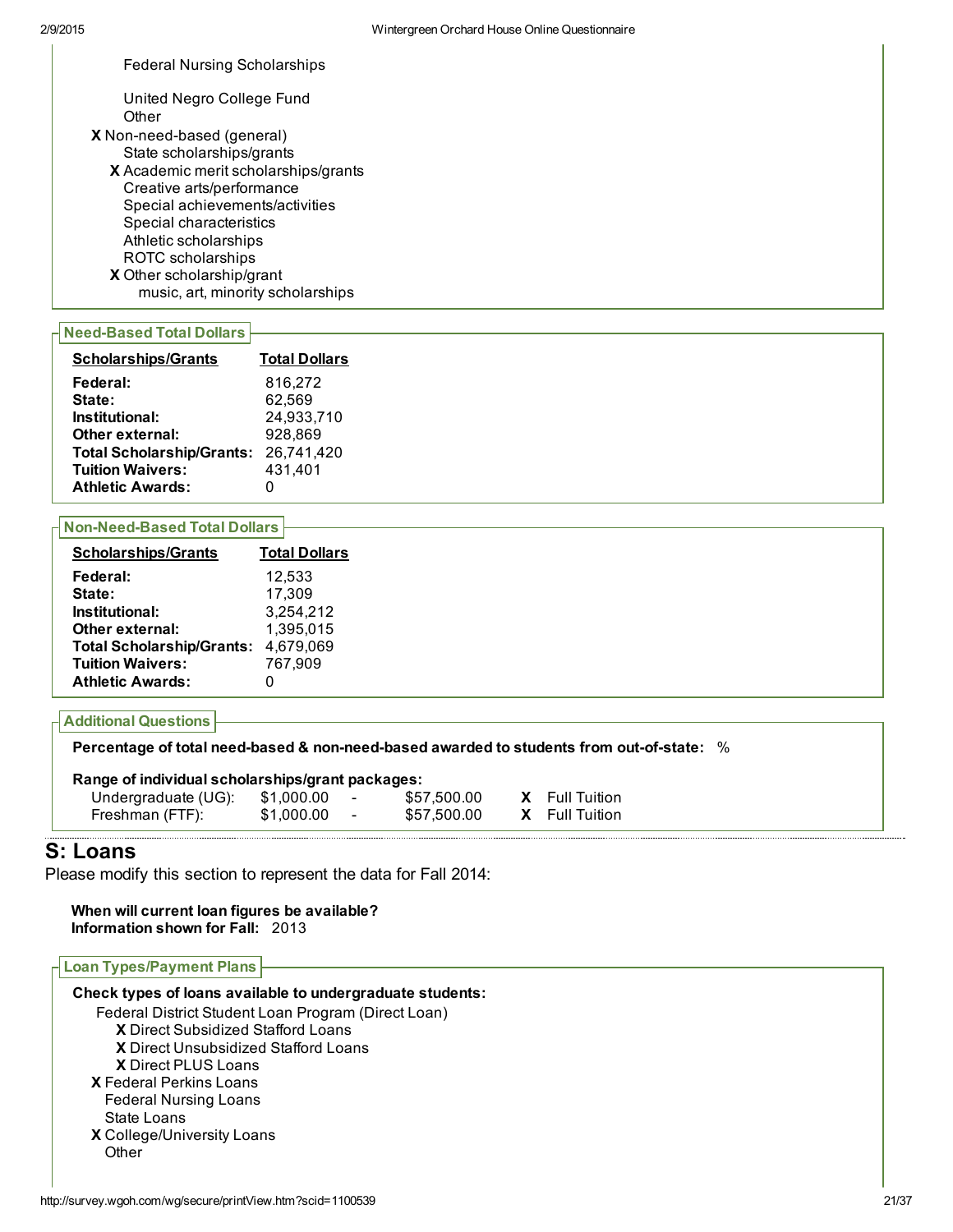#### Check the types of payment plans available to undergraduate students:

America's Tuition Assistance Corp. (ATAC)

X Other Education Plan, Inc. Key Education Resources Academic Management Services (AMS) EFI Fund Management Tuition Management Systems Deferred payment plan Family tuition reduction Guaranteed tuition School's own payment plan(s)

Higher One Tuition Payment Plan

#### **Need-Based Total Dollars**

|                                | <b>Total Dollars</b> |
|--------------------------------|----------------------|
| <b>Student loans:</b>          | 2.889.862            |
| <b>Federal Work-Study:</b>     | 344,233              |
| <b>State/Other work-study:</b> | 363,972              |
| <b>TOTAL Self-Help:</b>        | 3,598,067            |
| <b>TOTAL Parents Loans:</b>    | 123,190              |

#### **Non-Need-Based Total Dollars**

| 2.159.582 |
|-----------|
| 210.580   |
| 2,370,162 |
| 1,660,934 |
|           |

#### Loan Packages

| Parent Loans packaged to meet need: No |
|----------------------------------------|
|----------------------------------------|

|  |  | Range of Individual Loan Packages: |
|--|--|------------------------------------|

| lange of mulviqual Loan Packages. |          |                          |            |                     |
|-----------------------------------|----------|--------------------------|------------|---------------------|
| Undergraduate (UG):               | \$500.00 | $\overline{\phantom{a}}$ | \$6,000,00 | <b>Full Tuition</b> |
| Freshman (FTF):                   | \$500.00 | $\overline{\phantom{a}}$ | \$6,000,00 | <b>Full Tuition</b> |

## T: Student Employment

Please modify this section to represent the data for Fall 2014:

Information shown for Fall: 2014

NOTE: Do not include Work-Study in this section.

#### Employment

Institutional employment is available: Yes

For schools located outside the United States only: Undergraduates from the mainland U.S. may work: Neither

Percentage of full-time undergraduates who work on campus during 2014-2015 academic year:  $51\%$ 

Average amount undergraduates may expect to earn: \$900.00 per: year

Part-time off-campus employment opportunities for undergraduates are: Poor

Freshmen are discouraged from working during first term: No

## U: Accreditation and Faculty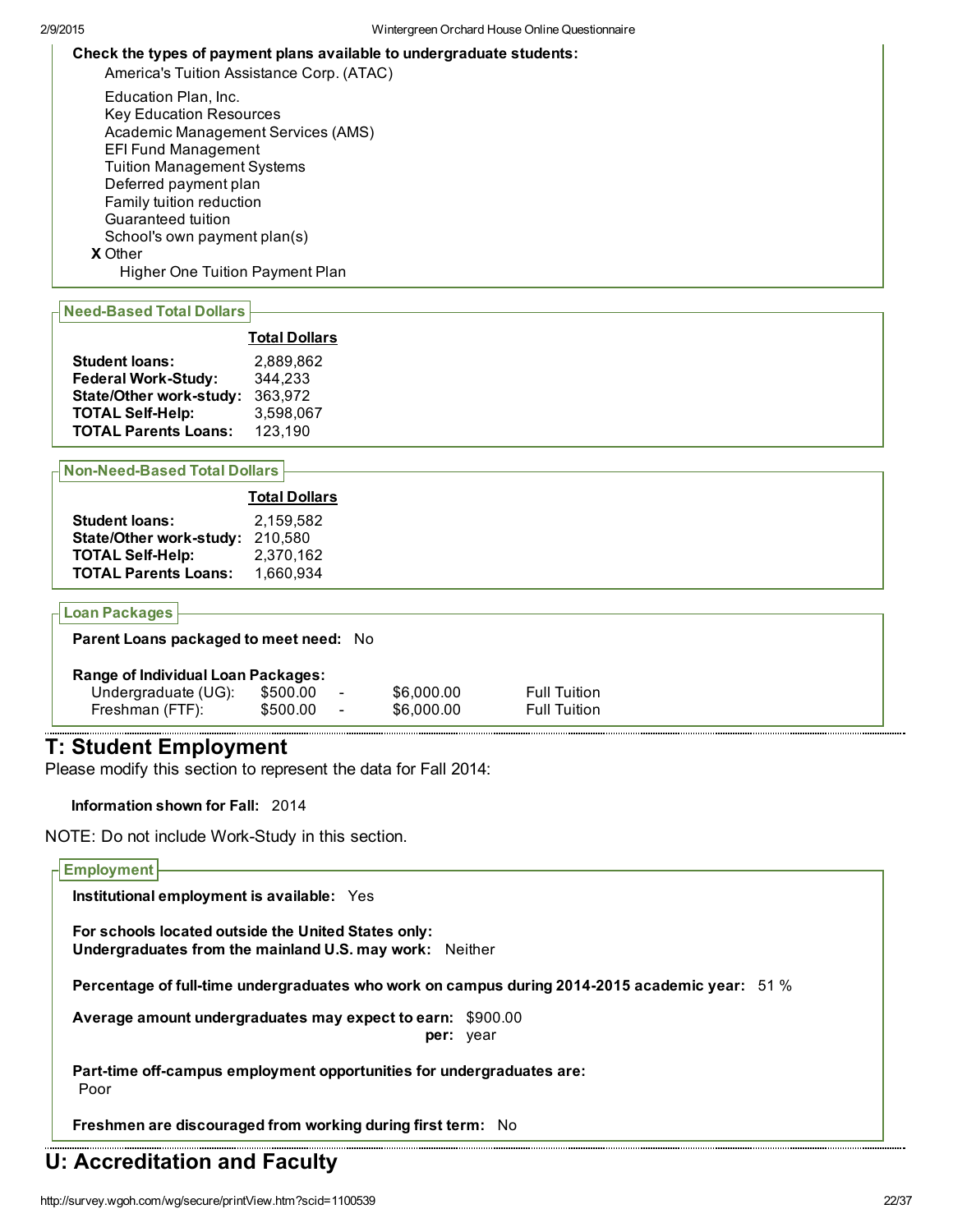Please modify this section to represent the data for Fall 2014:

#### Information shown for Fall: 2014

#### Accreditations

| Check agencies that accredit your undergraduate programs:                  |
|----------------------------------------------------------------------------|
| NEASC (New England Assn. of Schools and Colleges)                          |
| MSCHE (Middle States Commission on Higher Education)                       |
| X NCACS (North Central Assn. of Colleges and Schools)                      |
| NWCCU (Northwest Comm. on Colleges and Universities)                       |
| SACS (Southern Assn. of Colleges and Schools)                              |
| WASC (Western Assn. of Schools and Colleges)                               |
| ACICS (Accrediting Council for Independent Colleges and Schools)           |
| ACCSC (Accrediting Commission of Career Schools and Colleges)              |
| AUCC (Assn. of Universities and Colleges of Canada)                        |
| ABHE (Assn. for Biblical Higher Education)                                 |
| AARTS (Assn. of Advanced Rabbinical and Talmudic Schools)                  |
| <b>TRACS (Transnational Association of Christian Colleges and Schools)</b> |

#### Professional Accreditations

#### School Accredited by

| Faculty                                                                                    |     |                           |             |    |  |
|--------------------------------------------------------------------------------------------|-----|---------------------------|-------------|----|--|
|                                                                                            | Men | Women                     | <b>Both</b> |    |  |
| <b>Full-time Instructional Faculty:</b>                                                    | 90  | 69                        | 159         |    |  |
| <b>Part-time Instructional Faculty:</b>                                                    | 21  | 22                        | 43          |    |  |
| <b>Total Instructional Faculty:</b>                                                        | 111 | 91                        | 202         |    |  |
|                                                                                            |     | <b>Calc Total/Both</b>    |             |    |  |
| Number of full-time minority instructional faculty:                                        |     |                           |             | 33 |  |
| Number of full-time nonresident aliens (international) instructional faculty:              |     |                           |             | 3  |  |
|                                                                                            |     |                           |             |    |  |
| Number of full-time instructional faculty whose highest degree is:                         |     |                           |             |    |  |
| 158<br>Doctorate:                                                                          |     |                           |             |    |  |
| Master's:                                                                                  |     |                           |             |    |  |
| Bachelor's:<br>0                                                                           |     |                           |             |    |  |
| 0<br>Other:                                                                                |     |                           |             |    |  |
| Totals:                                                                                    |     | <b>Calc Percent/Total</b> |             |    |  |
| (Total must equal total FULL-TIME Instructional Faculty as noted                           |     |                           |             |    |  |
| above.)                                                                                    |     |                           |             |    |  |
| Percentage of full-time instructional faculty who have terminal degree in their field: 99% |     |                           |             |    |  |
|                                                                                            |     |                           |             |    |  |
| FTE Student-FTE Faculty ratio for Fall 2014:                                               |     |                           | 10 to 1     |    |  |
| FTE: Full-Time Equivalent (full time plus 1/3 part time)                                   |     |                           |             |    |  |
| <b>Percentage of All Faculty Serving as Advisors: 100 %</b>                                |     |                           |             |    |  |
|                                                                                            |     |                           |             |    |  |
| : Curriculum/Academic Overview                                                             |     |                           |             |    |  |

#### Modify Majors

For each major category tab (Associate, Bachelor's, Master's, and Doctorate), review the "Majors Offered" list. This is the current listing of all majors that we have listed for your institution.

If there are majors that you offer that are not included in the list, please use the first free form box below to list all additional majors.

If any of the listed majors are no longer offered, please use the second free form box below to indicate that those majors should be removed.

### **Majors - Associate**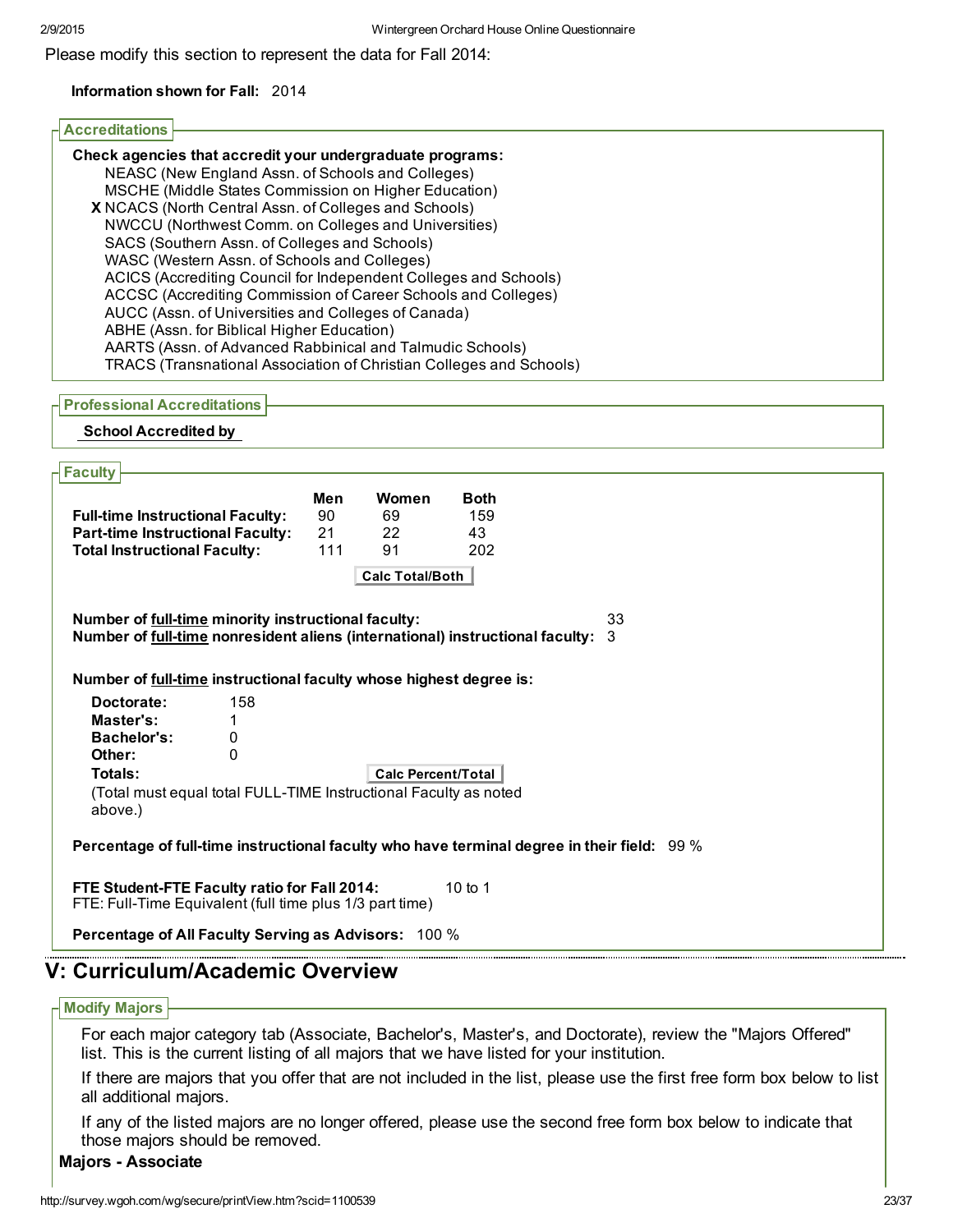2/9/2015 Wintergreen Orchard House Online Questionnaire

#### Associate Majors Offered:

None Listed

List any other associate majors offered that are not listed above:

List any associate majors listed above that are not offered:

#### Majors - Bachelor's

#### Bachelor's Majors Offered:

- American Studies
- Anthropology
- Art
- Art History
- Asian Studies
- Biochemistry
- Biology
- 
- Chemistry
- Classics
- Dance
- Drama
- Economics
- English
- Film Studies
- French
- German
- History
- Interdisciplinary Studies • International Studies
- Mathematics
- - Modern Languages/Literature
	- Molecular Biology
	- Music
	- Neuroscience
	- Philosophy
		- Political Science
		-
		- Religious Studies
		- Self-Designed Major
	- Sociology
	- Spanish
		- Women's/Gender Studies

List any other bachelor's majors offered that are not listed above:

List any bachelor's majors listed above that are not offered:

#### Majors - Master's

Master's Majors Offered: None Listed

List any other master's majors offered that are not listed above:

List any master's majors listed above that are not offered:

### **Majors - Doctorate**

Doctorate Majors Offered:

None Listed

List any other doctorate majors offered that are not listed above:

#### List any doctorate majors listed above that are not offered:

Note: When reporting majors, please do not list majors in conjunction with a concentration, emphasis, minor, or subject area. Concentrations, etc., may be reported in the next section.

### Modify Degrees

For each degree category tab (Associate, Bachelor's, Master's, Doctorate, and First Professional), review the "Degrees Offered" list. This is the current listing of all degrees that we have listed for your institution.

If there are degrees that you offer that are not included in the list, please use the first free form box below to list all additional degrees needed. Please include the description for any abbreviated degrees.

If any of these degrees are no longer offered, please use the second free form box below to indicate that those degrees should be removed.

#### Degrees - Associate

Associate Degrees Offered:

None Listed

List any other associate degrees offered not listed above:

List any associate degrees listed above that are not offered:

- Physics
- 
- Psychology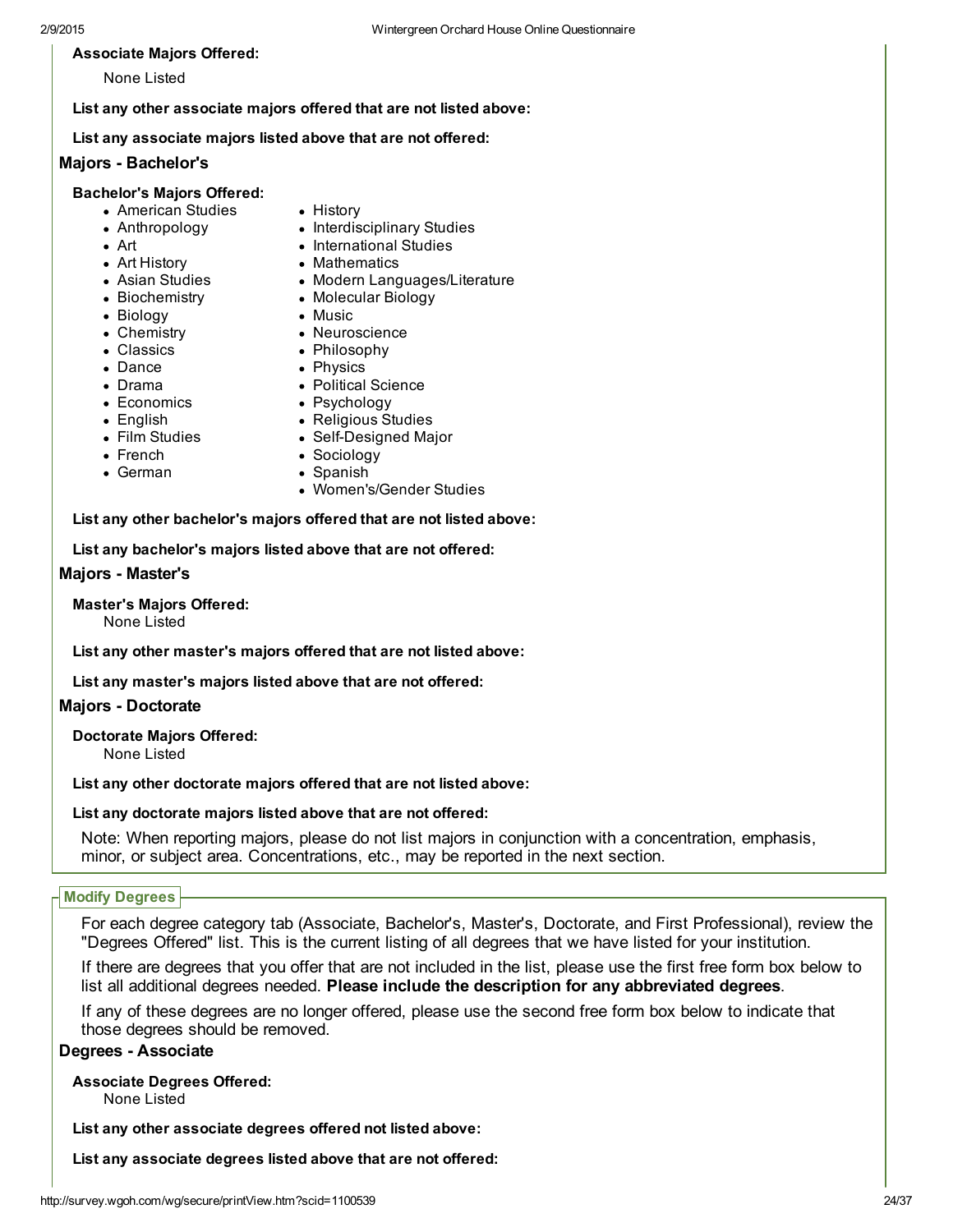#### Degrees - Bachelor's

Bachelor's Degrees Offered:

B.A.

List any other bachelor's degrees offered not listed above:

List any bachelor's degrees listed above that are not offered:

#### Degrees - Master's

Master's Degrees Offered: None Listed

List any other master's degrees offered not listed above:

List any master's degrees listed above that are not offered:

#### Degrees - Doctorate

Doctorate Degrees Offered: None Listed

List any other doctorate degrees offered not listed above:

List any doctorate degrees listed above that are not offered:

#### Degrees First Professional

First Professional Degrees Offered: None Listed

List any other first professional degrees offered not listed above:

List any first professional degrees listed above that are not offered:

#### Minors / Misc Programs

#### List minors and other miscellaneous programs offered for undergraduates:

Minors offered include anthropology, art, art history, astronomy, biology, chemistry,classics, dance, english history, mathematics, modern languages/literature, music, philosophy, physics, religious studies, statistics. Concentrations offered include American studies,comparative world literature, environmental studies, scientific computing, Asian, Islamic, Latino/a, and African/Diaspora studies, Law and society, integrated program in humane studies, public policy, women's and gender studies.

Check one: Minor is not required for graduation

General Education Requirements

General education/core curriculum is required: No

Physical Education Requirements

Physical education is required for graduation: No

#### PE Requirement:

unit: *(Example: semester hours)*

Religion Requirements

Religion/theology is required for graduation: No

#### Religion Requirement:

unit: *(Example: semester hours)*

Programs Offered

#### Check programs offered:

X Self-designed majors

X Double majors

Dual degrees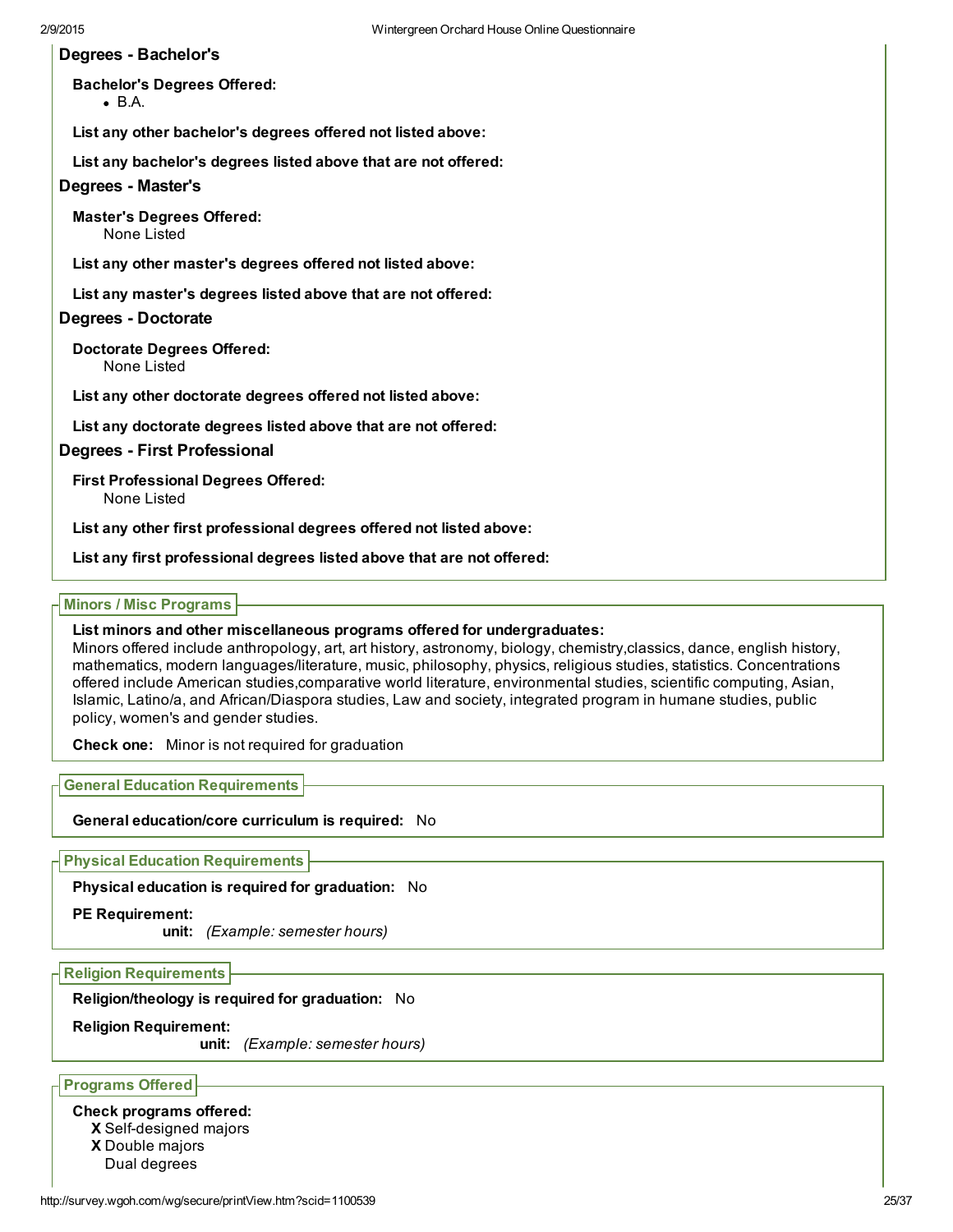- X Independent study
- X Accelerated study
- X Honors program
- X Phi Beta Kappa
- X Pass/fail grading option Internships Weekend College Distance Learning External degree program
	- Certificate programs

#### Cooperative education programs offered: No

**Agriculture** Art Business Computer Science Education Engineering Health Professions Home Economics **Humanities** Natural Science Social/Behavioral Science **Technologies** Vocational Arts **Other** 

#### Education certifications offered: No

Early Childhood **Elementary** Middle/Junior High **Secondary** Special Education Vo-tech Adult Education Bilingual/bicultural

#### Number of specific subject areas with education certification:

#### Graduate schools/programs offered: No

#### Qualified undergraduate students may take graduate-level classes: No

#### Check pre-professional programs that are designed specifically as preparation for graduate study:

- X Prelaw
- **X** Pre-medicine
- X Pre-veterinary science
- Pre-pharmacy
- **X** Pre-dentistry
- Pre-theology Pre-optometry
- **Other**

### Programs Offered (cont)

#### 2-2 Programs:

#### 3-1 Programs:

#### 32 Programs:

3‐2 education program with Bank Street Coll of Education; engineering programs with Case Western Reserve U, Rensselear Polytechnic Inst, and Washington U; environmental studies program with Duke U.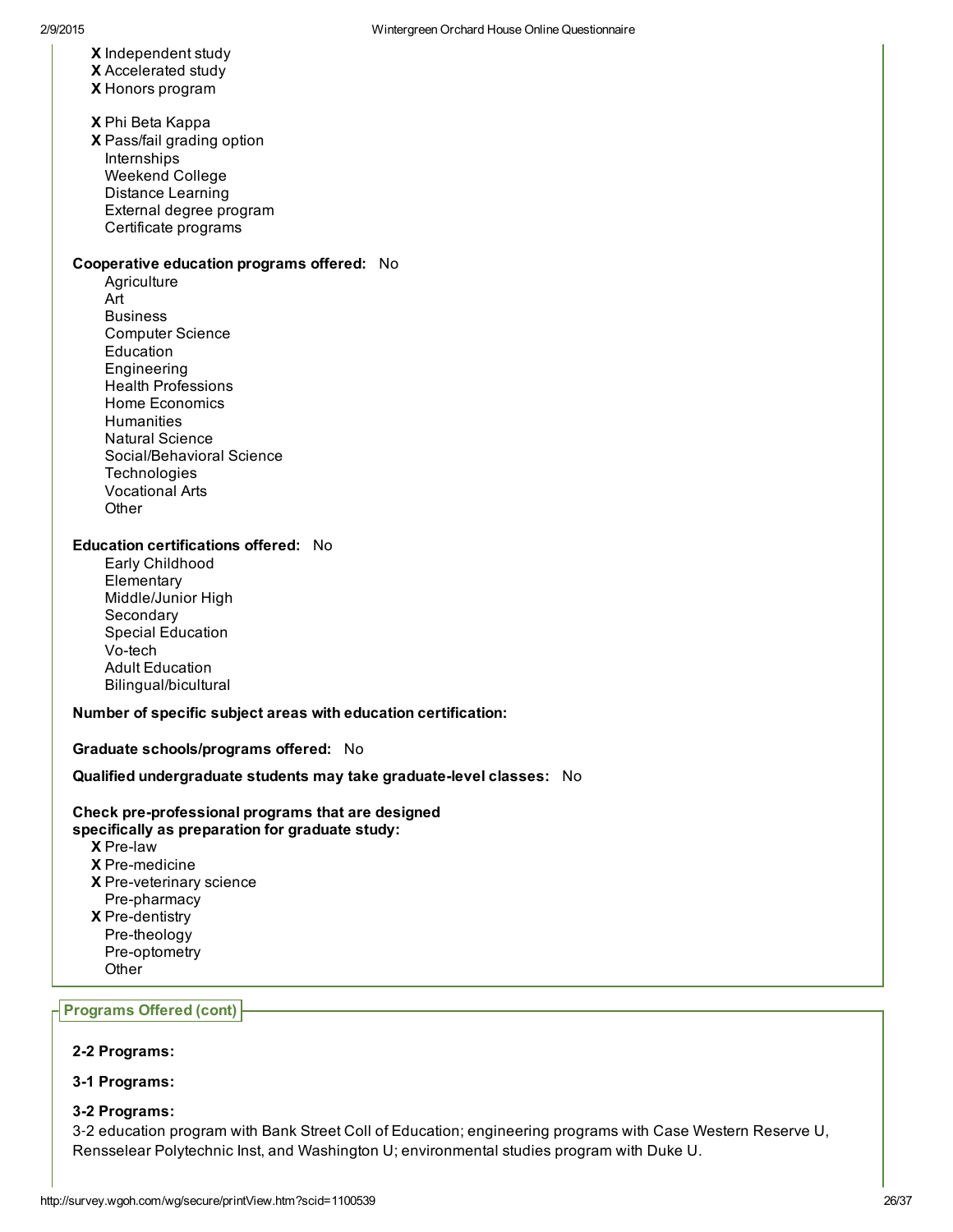## List consortium(s) with which your institution has membership:

Member of Five Colleges of Ohio.

#### Check domestic off-campus semester-away study programs:

- Los Angeles Film Studies Center
- X Oak Ridge Science Semester (TN) Washington Center Program
- AuSable Institute of Environmental Studies Program (MI)
- X Newberry Library Program (IL)
- X New York Arts Program New York Studies Program (AICAD) Washington Semester (American University) UN Semester
- X Sea Semester American Studies Program (Washington, DC) **Other**

List schools with which domestic exchange programs are offered:

Domestic exchange programs with many colleges and universities.

### List all countries in which study abroad is offered.

#### Alpha order, comma separated:

More than 150 study abroad programs in 50 countries.

#### List any additional special or unique academic programs not yet noted:

Summer scholars program where students do research alongside faculty during the summer and present their products in the following fall

## W: Computers/Facilities/Services

#### Computer Requirements

Every student required to take a computer course: No Every student required to lease/own a computer: No

Computer/Network Access

| Total number of microcomputers available to all students: 420                                                            |     |
|--------------------------------------------------------------------------------------------------------------------------|-----|
| School provides Internet access to all students:<br><b>School provides E-mail services/accounts to all students: Yes</b> | Yes |

Computer equipment/network access for students provided in:

- X Residence halls
- X Library
- X Computer Center/Labs
- Student Center

Other computer facilities/services:

Wireless network.

## Library

#### School has a library on campus: Yes

#### Library Officer

Name: Ronald K. Griggs Title: Vice President, Library and Information Services Email: griggs@kenyon.edu

### Number of Titles in Library:

Volumes: 543,882 Current serials: 11,660 Microforms: 149,554 Video and audio: 31,028 EBooks: 518,512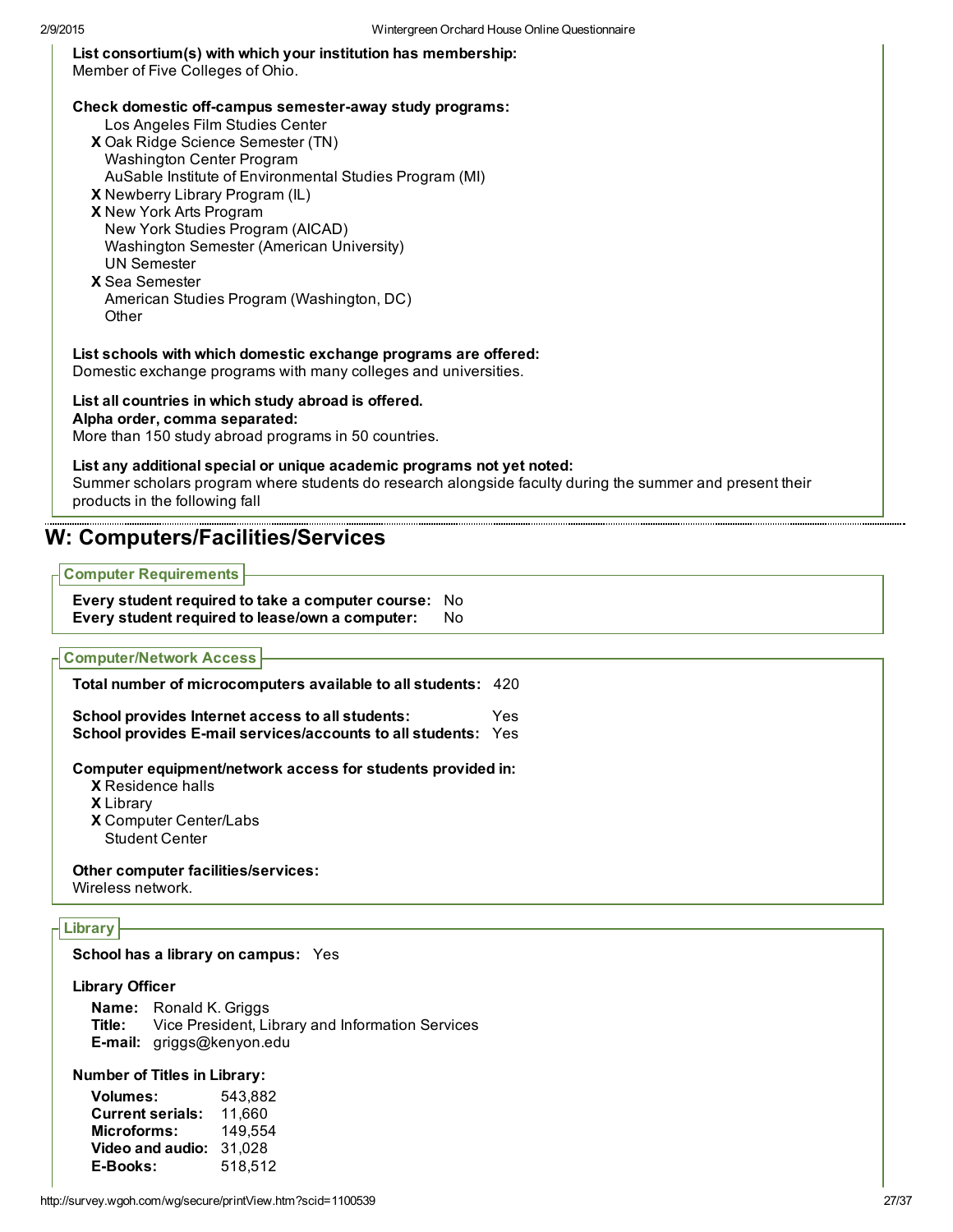#### School is member of library consortium(s): Yes

#### Additional library facilities/collections:

Member of OhioLink and Five Colleges of Ohio.

#### Other Facilities

Museums and other special academic buildings/equipment on campus:

Theater, observatory, art gallery, studio art building; music, environmental, and science and rural life centers.

## X: Academic Experience

Please modify this section to represent the data for the 2013-2014 academic year:

| <b>CDS Graduation Rate</b>                                                                                                                                                                                                                  |     |      |
|---------------------------------------------------------------------------------------------------------------------------------------------------------------------------------------------------------------------------------------------|-----|------|
| When will current graduation rate figures be available? 6/1/2015<br>Information for [X1] through [X8] shown for academic year beginning Fall 2008 (or most recent year<br>available):                                                       |     | 2008 |
| X1: CDS-B4: Total number of all first-time, full-time bachelor's (or equivalent)<br>degree-seeking undergraduate students who entered in fall 2008 (include those<br>who entered during preceding summer terms):                            | 456 |      |
| X2: CDS-B5: Of the number in [X1], how many did not persist and did not graduate<br>for the following reasons: deceased, permanently disabled, armed forces, foreign<br>aid service of the federal government, or official church missions: | 0   |      |
| X3: CDS-B6: CDS-B6: Subtract question [X2] from [X1]:                                                                                                                                                                                       | 456 |      |
| X4: CDS-B7: Number of [X1] that completed the program in four years or less (by<br>August 31, 2012):                                                                                                                                        | 390 |      |
| X5: CDS-B8: Number of [X1] that completed the program in more than four years<br>but in five years or less (after August 31, 2012 and by August 31, 2013):                                                                                  | 13  |      |
| X6: CDS-B9: Number of [X1] that completed the program in more than five years<br>but in six years or less (after August 31, 2013 and by August 31, 2014):                                                                                   | 3   |      |
| $X7:$ CDS-B10: Add questions $[X4]$ , $[X5]$ , and $[X6]$ :                                                                                                                                                                                 | 406 |      |
| X8: Six-year graduation rate for 2008 (divide [X7] by [X3]): 89 %                                                                                                                                                                           |     |      |

#### Freshman Statistics

Percentage of first-year, full-time, degree-seeking students who entered in Fall 2013 and returned to your institution in Fall 2014: 98 %

Average GPA of freshmen after completion of first-year: 3.3 on a 4.0 scale.

#### Enrollment by Majors

List specific majors (not CIP categories, concentrations, divisions, areas or double majors) with HIGHEST enrollment among 2014 bachelor's degree recipients: English economics psychology List specific majors (not CIP categories, concentrations, divisions, areas or double majors) with LOWEST enrollment among 2014 bachelor's degree recipients: women/gender studies german french

#### Enrollment by CIP Categories

List percentages of bachelor's degrees awarded between July 1, 2013 and June 30, 2014 in the following CIP categories: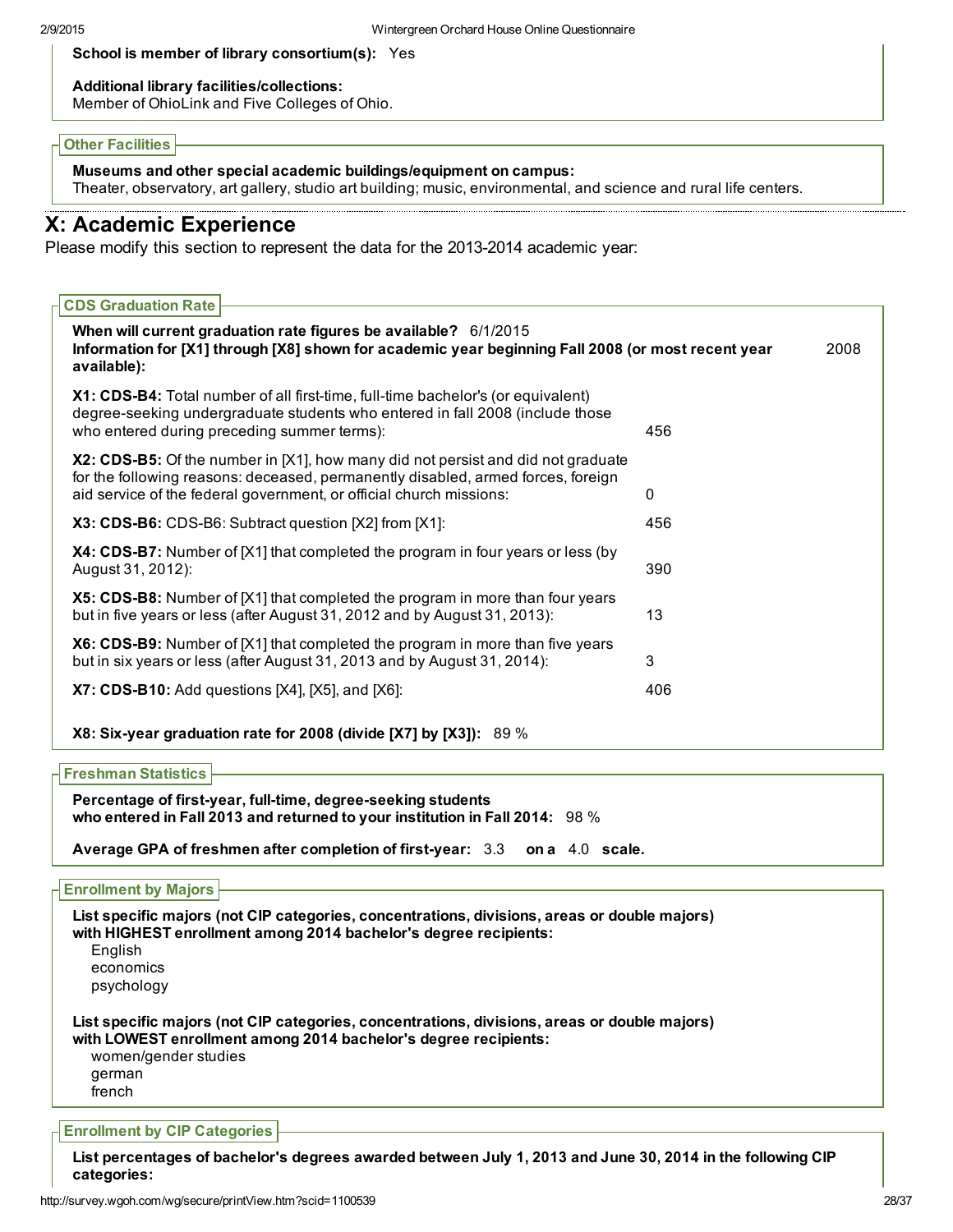| Agriculture (CIP 1, 2):                                                                   | $\frac{0}{0}$ |
|-------------------------------------------------------------------------------------------|---------------|
| Architecture (CIP 4):                                                                     | $\%$          |
| Area, ethnic, and gender studies (CIP 5):                                                 | 1%            |
| Biological/life sciences (CIP 26):                                                        | 10 %          |
| Business/marketing (CIP 8, 52):                                                           | %             |
| Communication technologies (CIP 9,10):                                                    | $\%$          |
| Computer/information sciences (CIP 11):                                                   | $\%$          |
| Education (CIP 13):                                                                       | $\%$          |
| Engineering (CIP 14,15):                                                                  | $\%$          |
| English (CIP 23):                                                                         | 10%           |
| Foreign languages, literatures, and linguistics (CIP 16):                                 | $6\%$         |
| Health professions and related programs (CIP 51):                                         | $\%$          |
| Family and consumer sciences/human sciences (CIP 19,20):                                  | %             |
| Interdisciplinary studies (CIP 30):                                                       | 9%            |
| Law/legal studies (CIP 22):                                                               | $\%$          |
| Liberal arts/general studies (CIP 24):                                                    | %             |
| Library science (CIP 25):                                                                 | $\%$          |
| Mathematics/Statistics (CIP 27):                                                          | 3%            |
| Military science/military technologies (CIP 28, 29):                                      | $\%$          |
| Natural resources and conservation (CIP 3):                                               | $\%$          |
| Parks/recreation (CIP 31):                                                                | $\%$          |
| Personal/miscellaneous services (CIP 12):                                                 | $\%$          |
| Philosophy and religious studies (CIP 38,39):                                             | 5 %           |
| Physical sciences (CIP 40, 41):                                                           | 3%            |
| Security/homeland security/law enforcement/firefighting/protective services (CIP 43, 44): | $0\%$         |
| Psychology (CIP 42):                                                                      | 7%            |
| Social sciences/history (CIP 45):                                                         | 33 %          |
| Construction trades (CIP 46, 47, 48, 49):                                                 | $0\%$         |
| Visual/performing arts (CIP 50):                                                          | 15 %          |
| Other:                                                                                    | %             |

#### GPA Requirements

Minimum GPA required to stay off probation:

| Freshman:  | 2.0 |
|------------|-----|
| Sophomore: | 2.0 |
| Junior:    | 2.0 |
| Senior:    | 2.0 |

Different GPA requirements for some programs: No

If different from above, specify minimum overall GPA that student must maintain in order to graduate:

## Y: Graduate Career Data

#### Academic Pursuits of Recent Graduates

#### Provide the most recent data available.

Percentage of graduates who pursue further study:

- 10 % continue immediately
- 14 % continue within one year including those that continue immediately
- 76 % continue within 5 years including those that continued within one year or immediately

#### Of all the graduates who pursue further study, what percentage pursue further study in the following fields?

- 4 % M.B.A.
- 9 % Law School
- 4 % Medical School
- % Dental School
- % Engineering
- % Theological School/Seminary
- % Education
- % Graduate Arts and Sciences
- % Veterinary Medicine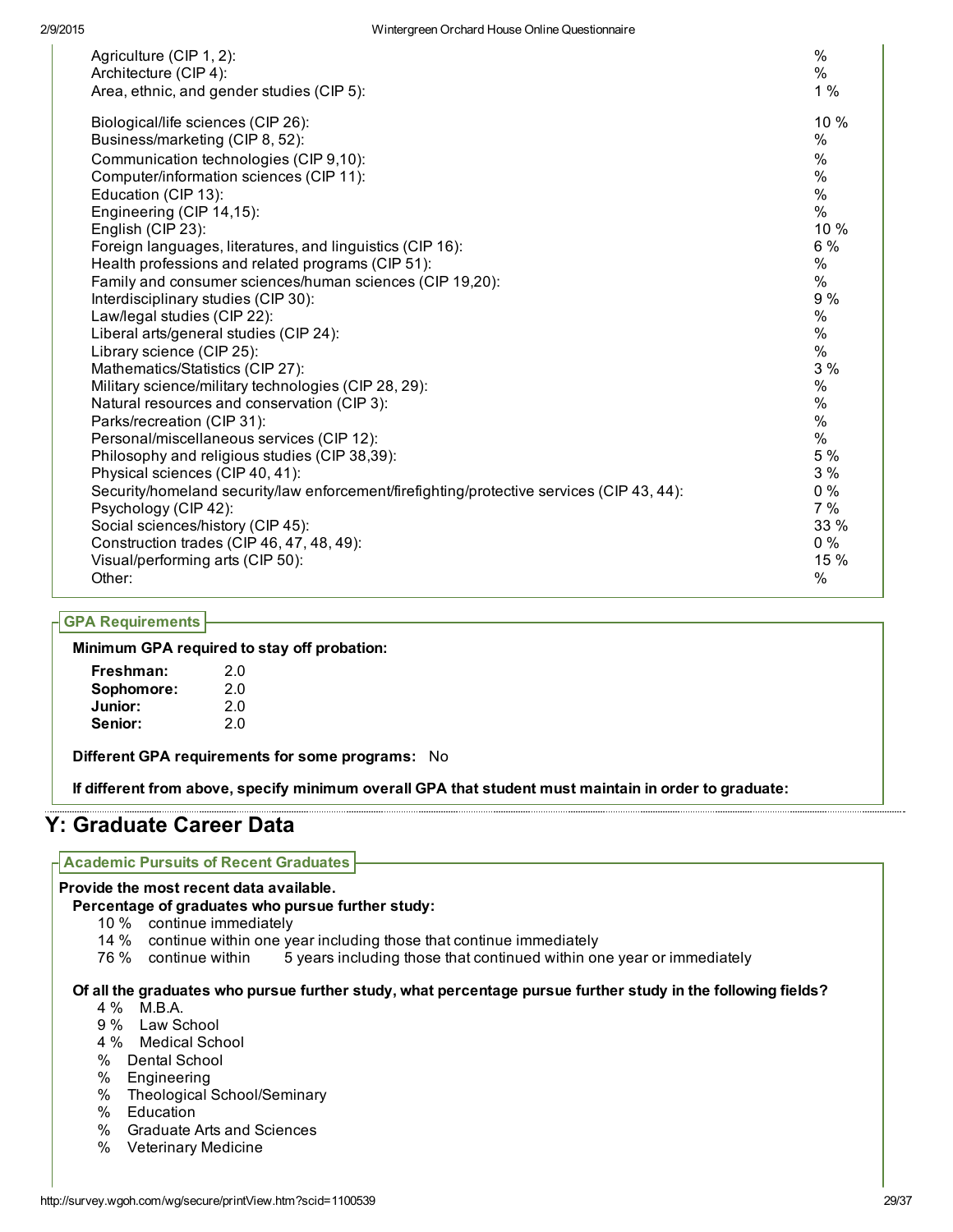#### Graduate schools most often selected by recent graduates:

Boston University, Case Western Reserve University, Columbia University, Dartmouth College, Georgetown University, Johns Hopkins University, Loyola University, Northwestern University, Ohio State University, Pennsylvania State University, Stanford University, Tufts University, University of Chicago, University of North Carolina, University of Pennsylvania, University of Virginia, University of Wisconsin, Washington University.

#### Career Pursuits of Recent Graduates

#### Provide the most recent data available.

#### Percentage of graduates who are employed/begin a career/enter the workforce/acquire a job in field related to major:

- 60 % within six months of graduation
- % within one year of graduation including those that continue within six months
- % within two years of graduation including those that continue within six months or one year

#### Firms that most frequently hire graduates:

3M, Abbott Labs, ABC, ABN AMRO, Accenture, Adobe System, Aetna, AG Edwards, Allstate, American Airlines, American Electric Power, AmeriCorps, Ameriprise, Amgen, AOL, Aon Consulting, AT&T, Bank of America, Bank of Boston, Bank of New York, Bank One, Barclays Bank, Barnes & Noble, BASES, Battelle Memorial Institute, Bear Stearns, Bloomberg, Blue Cross & Blue Shield, Booz Allen Hamilton, Boston Globe, Boston University, Brown Brothers Harriman, Bureau of National Affairs, Cambridge Group, Case Western Reserve, CBS, Chicago Public School, Children's Hospital, Christie's, Chubb & Son, Ciba Specialty Chemicals, Cincinnati Post, Cincinnati Public School, Cisco, Citibank, Citicorp, Citigroup, City of New York, City Year, Cleveland Clinic, CNN, Coca-Cola, Colgate University, College of William & Mary, Columbia University, Columbus Academy, Cornell University Medical College, Corning, Corporate Executive Board, Dartmouth Medical School., Davidson College, Dayton Power & Light Co., Deloitte & Touche, Delta, Denison University, Deutsche Bank, Dow Chemical, DuPont, Duke University, Eastman Kodak, Eaton Corp., Eli Lilly, Emory University, Episcopal Diocese & Churches, Ernst & Young, Estee Lauder, Exxon Mobil, Fannie Mae, Federal Reserve Bank, FedEx, Fidelity Investments, Fifth Third Bank, First Presbyterian Church, Fleet Bank, FleetBoston, Forbes Magazine., Ford Motor Company, FOX, Gap, General Electric, George Washington University, Georgetown University, Goldman Sachs, Grassroots Campaigns, Guidant Corp., H&R Block, Habitat for Humanity, Harvard University, Haverford College, HBO, Health Alliance Intl, Hewitt Associates, Houghton Mifflin, Humane Society of United States, Huntington National Bank, Hyatt, IBM, Indiana University, Intel, IRS, J.P. Morgan Chase, Janney Montgomery Scott, John Hopkins University, Johnson & Johnson, Jones, Day, Reavis & Pogue, Kaiser Permanente, Kaplan, Kenyon College, Key Corp., KPMG, L.E.K. Consulting, LaSalle Bank, Legal Aid, Lehman Brothers, Lexis Nexis, Lockheed Martin, Loyola University, Lubrizol Corp., Marsh USA, Massachusetts General Hospital, Massachusetts Mutual Life Insurance, Mayo Clinic, Mazda, McGraw Hill, McKesson, McKinsey & Company, McMasterCarr, Memorial Sloan Kettering Cancer Center, Merck & Co., Merrill Lynch, MetLife, Microsoft, Monsanto, Morgan Stanley, Morningstar, Mount Sinai Medical School, MTV, NASA, National City Corp., National Institute of Health, Nationwide Insurance, NBC, NCR, NERA Economic Consulting, Newsweek, Northern Trust, Northwestern University, NPR, New York Times, New York University, Ogilvy & Mather, OH AG, Ohio State University, Oppenheimer Capital, Oxford University Press, PBS, Peace Corps, Penn State College of Medicine, Penton Publishing, Pfizer, Pharmacia, Philadelphia Inquirer, Phillips Academy, Planned Parenthood, Porter Wright Morris & Arthur LLP, Portland Public School,PricewaterhouseCoopers, Procter & Gamble, Progressive Insurance, Prudential Securities, Qwest Communications, RAND, Random House, Reader's Digest, Riverside Methodist Hospital, Robert W. Baird, Rutgers University, SAIC, Scholastic, Siemens, Simon & Schuster, Smith Barney, Social Security Administration, Saint Luke's Roosevelt Hospital, Saint Vincent's Medical Center, Stanford University, State Farm Insurance, State Street Bank, Staten Island Academy, Sun Microsystems, SUNY, Swarthmore College, T. Rowe Price, Teach for America, Texaco, Texas Instruments, The Nature Conservancy, The Princeton Review, Thomson Learning, TIAACREF, Time Warner, United States Air Force, United States Army, United States Coast Guard, United States Department of Commerce, United States Department of Defense, United States Department of Energy, United States Department of Justice, United States Department of State, United States Department of the Treasury, United States District Court, United States EPA, United States General Accounting Office.

### Alumni

#### Institution's most prominent alumni/ae (up to three):

E.L. Doctorow, writer, Pulitzer Prize winner; Paul Newman, Academy Awardwinning actor and philanthropist; Carl Djerassi, developed birth control pill, writer.

## Z: Guidance Facilities/Student Services

Remedial Learning Services

Remedial learning services offered: Reading Writing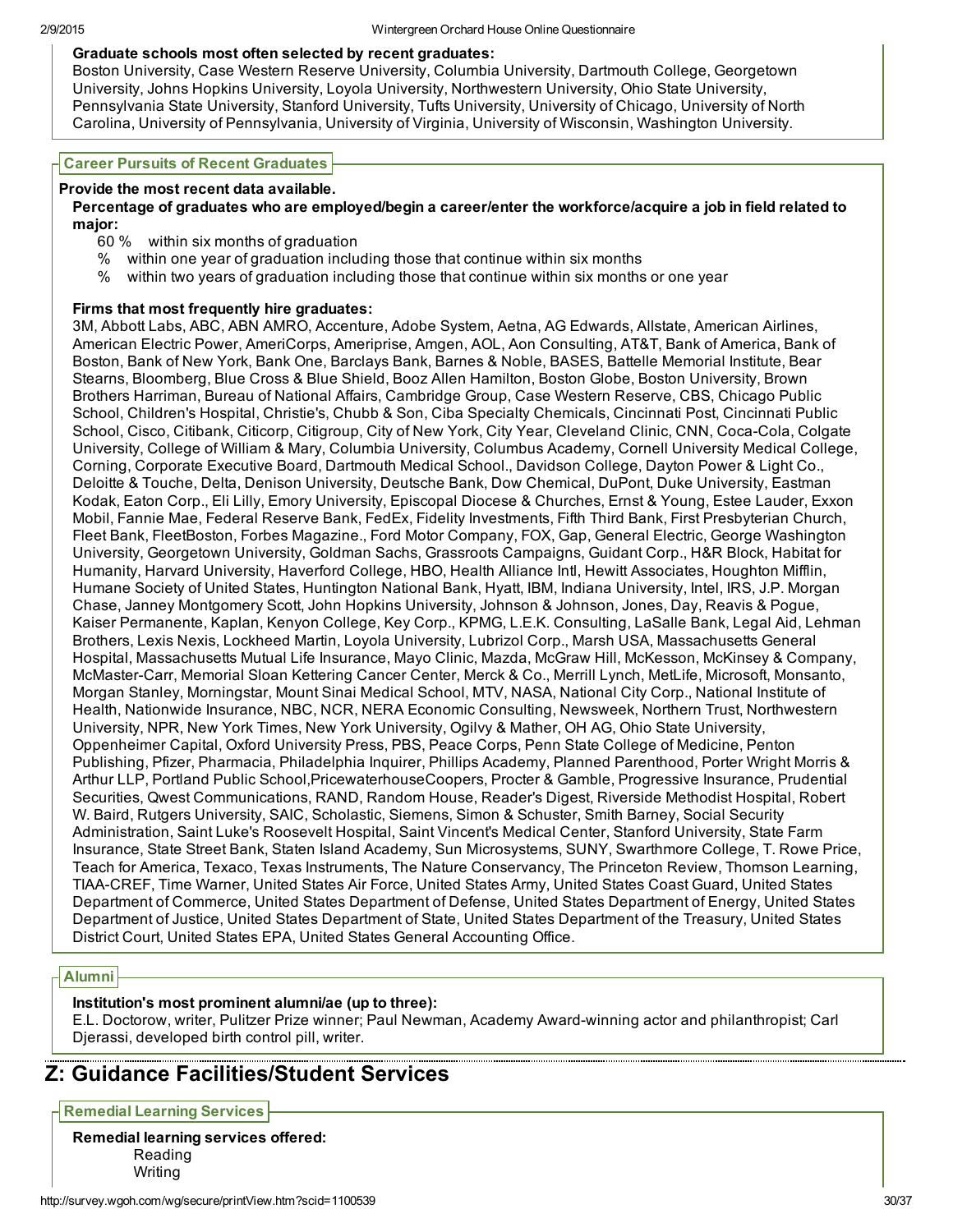Math Study skills **Other** 

#### Additional Services

#### Additional services offered:

- X Nonremedial tutoring
- X Placement service
- X Health service
- X Women's Center
- Day care
- X Health insurance
- **Other**

### Counseling Services

#### Counseling services offered:

- X Minority student
- Military
- Veteran student
- Older student
- X Birth control
- X Career
- X Personal
- X Academic
- X Psychological
- X Religious
- X Other
	- sexuality, substance abuse

#### Career Placement Services

#### Services available in career placement center:

- Co-op education
- X Internships
- X Career/job search classes
- X Interest inventory
- X On-campus job interviews
- X Resume assistance
- X Alumni network
- X Interview training
- X Other
	- job shadowing program.

#### Physically Disabled Student Services

#### Services available to physically disabled students:

- X Note-taking services
- X Tape recorders
- X Tutors
- X Reader services
- Interpreters for hearing-impaired
- X Special transportation
- X Special housing
- X Adaptive equipment Braille services
- X Talking books **Other**

Percentage of campus accessible to physically disabled students: 70 % OR check term that best describes accessibility: Partially

# AA: ROTC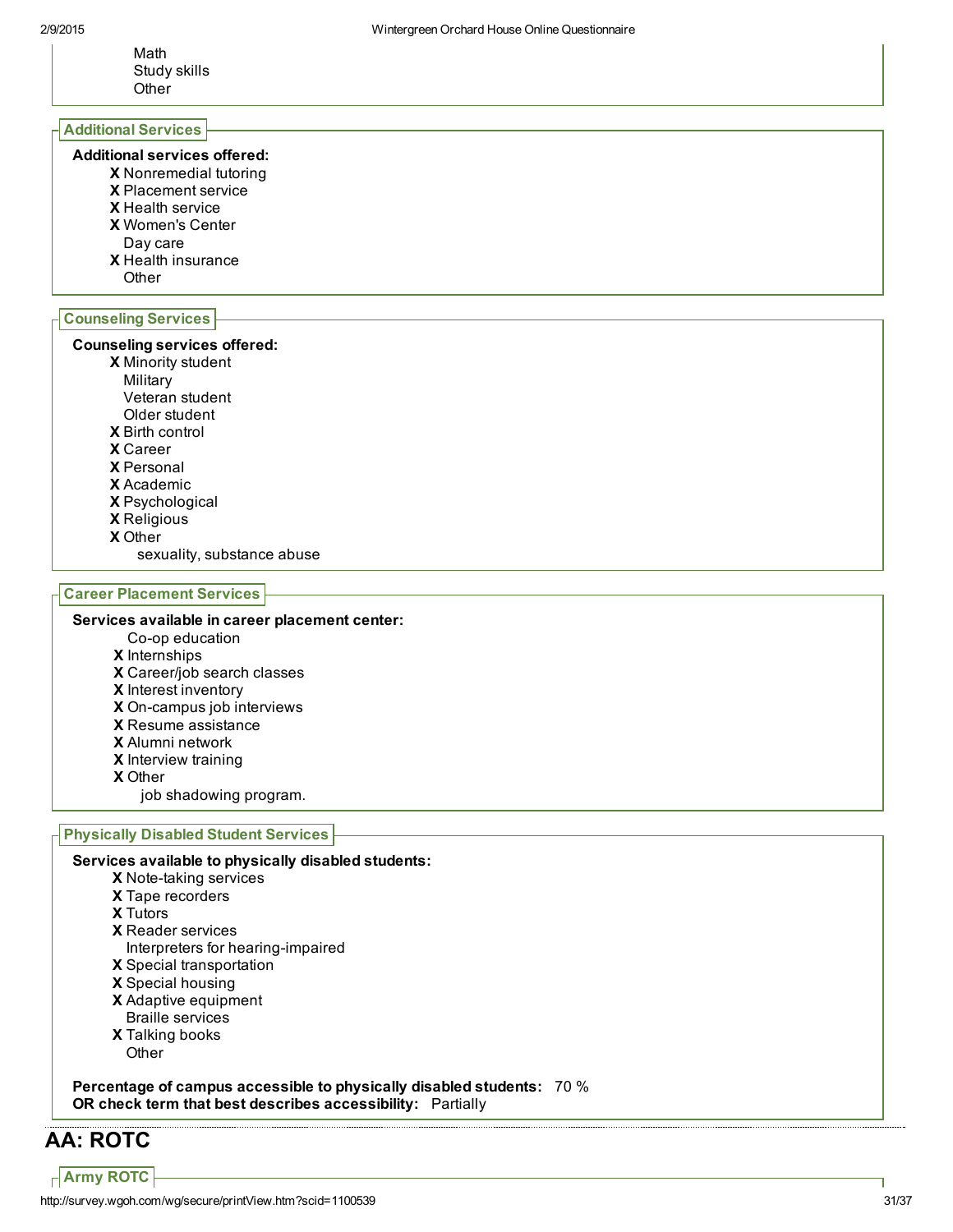#### Army ROTC is offered: On campus Off campus

X Not offered

#### Navy ROTC

X Not offered Navy ROTC is offered: On campus Off campus

### Air Force ROTC

X Not offered Air Force ROTC is offered: On campus Off campus

## AB: Student Activities/Social Organizations

| $\overline{\mathsf{H}}$ Fraternities and Sororities |         |
|-----------------------------------------------------|---------|
| Number of social fraternities on campus:            |         |
| Percentage of men who join fraternities:            | $22 \%$ |
| Number of fraternities with chapter houses: 0       |         |
| Number of social sororities on campus:              | 4       |
| Percentage of women who join sororities:            | $13\%$  |
| Number of sororities with chapter houses:           | 0       |

### Student Activities

#### Check available student activities:

X Student Government

- X Student Newspaper
- X Literary Magazine
- X Yearbook
- X Radio Station

Television Station

#### List name/frequency of student newspapers:

Kenyon Collegian, published weekly

#### Honor Societies

#### Number of honor societies: 5

#### **Organizations**

List organizations separated by commas. Please do not supply a web address or link.

#### Campus-based Religious Organizations:

BE:, Buddhist Society, Canterbury Kenyon, Humanist Association, Hillel, Crescent, Newman Club

#### Minority Student Organizations:

Adelante, Asia Society, Black Student Union, Indigenous Nations,La Tertulia, Middle East Student Association, Sisterhood, Queer WOmen's Collective

#### International Student Organizations:

Club Francais, International Society, Japanese Culture Club, Japanese Anime Society, Russian Club, South Asian Society,

#### Other student organizations, musical groups, activities, and committees:

(group similar activities together; move from arts to humanities/social sciences to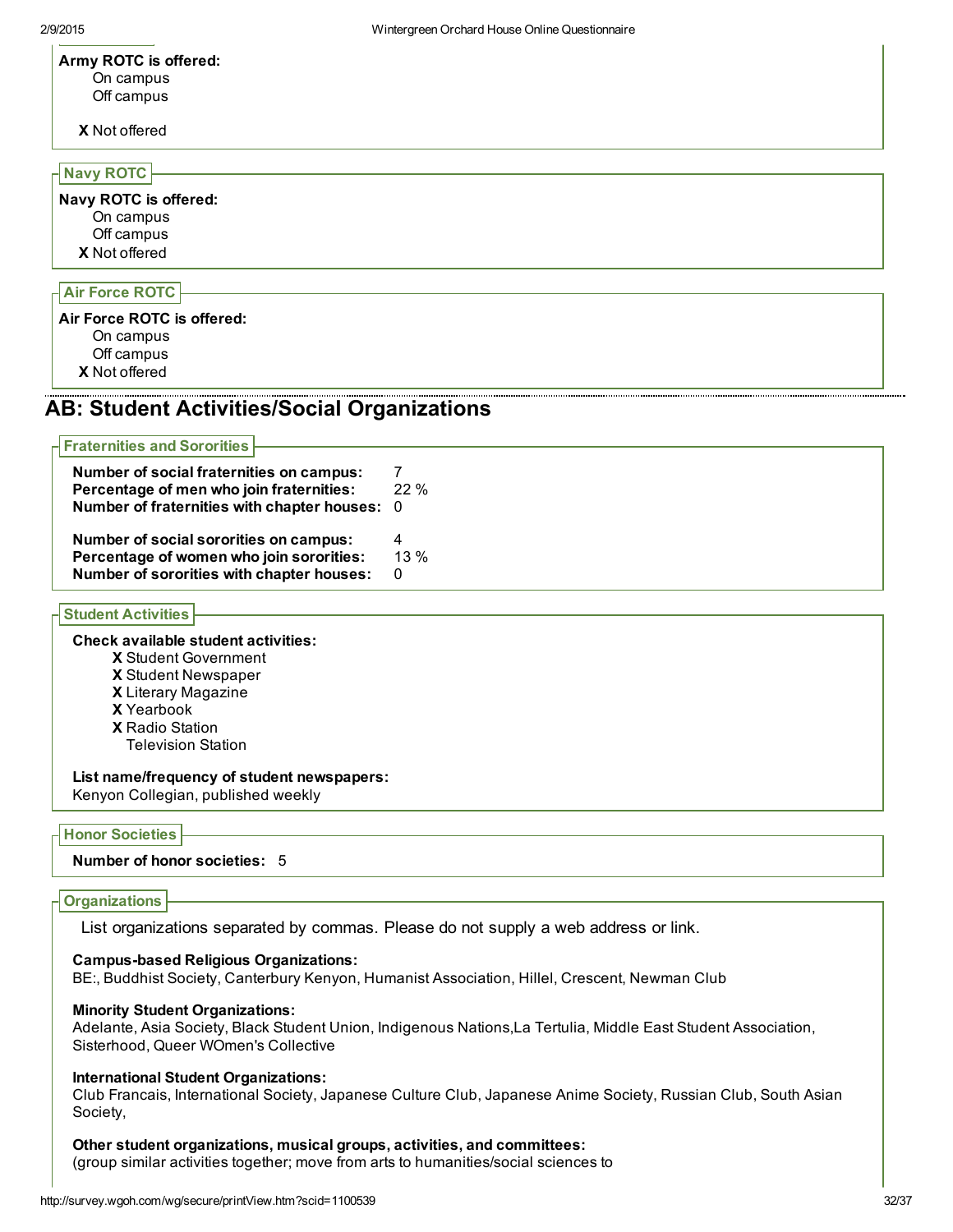biological/medical sciences to technology/hard sciences) Music, theatre, political, service, and special-interest groups

Total number of registered organizations: 140

# AC: Housing

| Check types of school-owned/-operated/-affiliated housing available and<br>specify percentages of students who live in each checked type. Total should equal 100%: |       |      |                    |
|--------------------------------------------------------------------------------------------------------------------------------------------------------------------|-------|------|--------------------|
| X Coed dorms                                                                                                                                                       |       | 96%  |                    |
| X Women's dorms                                                                                                                                                    |       | 3.1  |                    |
|                                                                                                                                                                    |       | %    |                    |
| Men's dorms                                                                                                                                                        |       | %    |                    |
| X Sorority housing                                                                                                                                                 |       | %    |                    |
| X Fraternity housing                                                                                                                                               |       | 6.8  |                    |
|                                                                                                                                                                    |       | $\%$ |                    |
| X Single student apartments                                                                                                                                        |       | 29 % |                    |
| Married student apartments                                                                                                                                         |       | $\%$ |                    |
| X Special housing for disabled students                                                                                                                            |       | $\%$ |                    |
| X Special housing for international students                                                                                                                       |       | $\%$ |                    |
| Cooperative housing                                                                                                                                                |       | %    |                    |
| <b>X</b> Other                                                                                                                                                     |       | 6.2  |                    |
|                                                                                                                                                                    |       | %    |                    |
| Special-interest, substance-free, community service, wellness, and Kosher                                                                                          |       |      |                    |
| housing.                                                                                                                                                           |       |      | <b>Check Total</b> |
|                                                                                                                                                                    |       |      |                    |
| Percentage of all students who live in above housing:                                                                                                              | 99 %  |      |                    |
| Percentage of freshmen who live in above housing:                                                                                                                  | 100 % |      |                    |
| Percentage of all students who live off-campus or commute:                                                                                                         | $1\%$ |      |                    |
| Average percentage of students on campus during weekends: 99 %                                                                                                     |       |      |                    |
| Are students required to live in school housing:                                                                                                                   | Yes   |      |                    |
| If Yes, then:                                                                                                                                                      |       |      |                    |
| All unmarried students under age 21 not living near campus with relatives                                                                                          |       |      |                    |
| <b>X</b> Other                                                                                                                                                     |       |      |                    |
| All students must live on campus.                                                                                                                                  |       |      |                    |
| Campus housing available to unmarried students regardless of year: Yes<br>If NO, explain:                                                                          |       |      |                    |
| School provides assistance in locating off-campus housing: No                                                                                                      |       |      |                    |
| <b>Number of housing units:</b>                                                                                                                                    | 24    |      |                    |
| Housing units should include houses, apartments,                                                                                                                   |       |      |                    |
| dorm rooms, etc. Do not total up the number of                                                                                                                     |       |      |                    |
| buildings or number of rooms (e.g., include the number                                                                                                             |       |      |                    |
| of apartment units, but do not total up the number of                                                                                                              |       |      |                    |
| rooms within each apartment).                                                                                                                                      |       |      |                    |
|                                                                                                                                                                    |       |      |                    |
| Total number of students above housing units can accommodate: 1,722                                                                                                |       |      |                    |

All students may have cars on campus: Yes If NO, explain: Percentage of all students who have cars on campus: 50 %

Alcohol Policy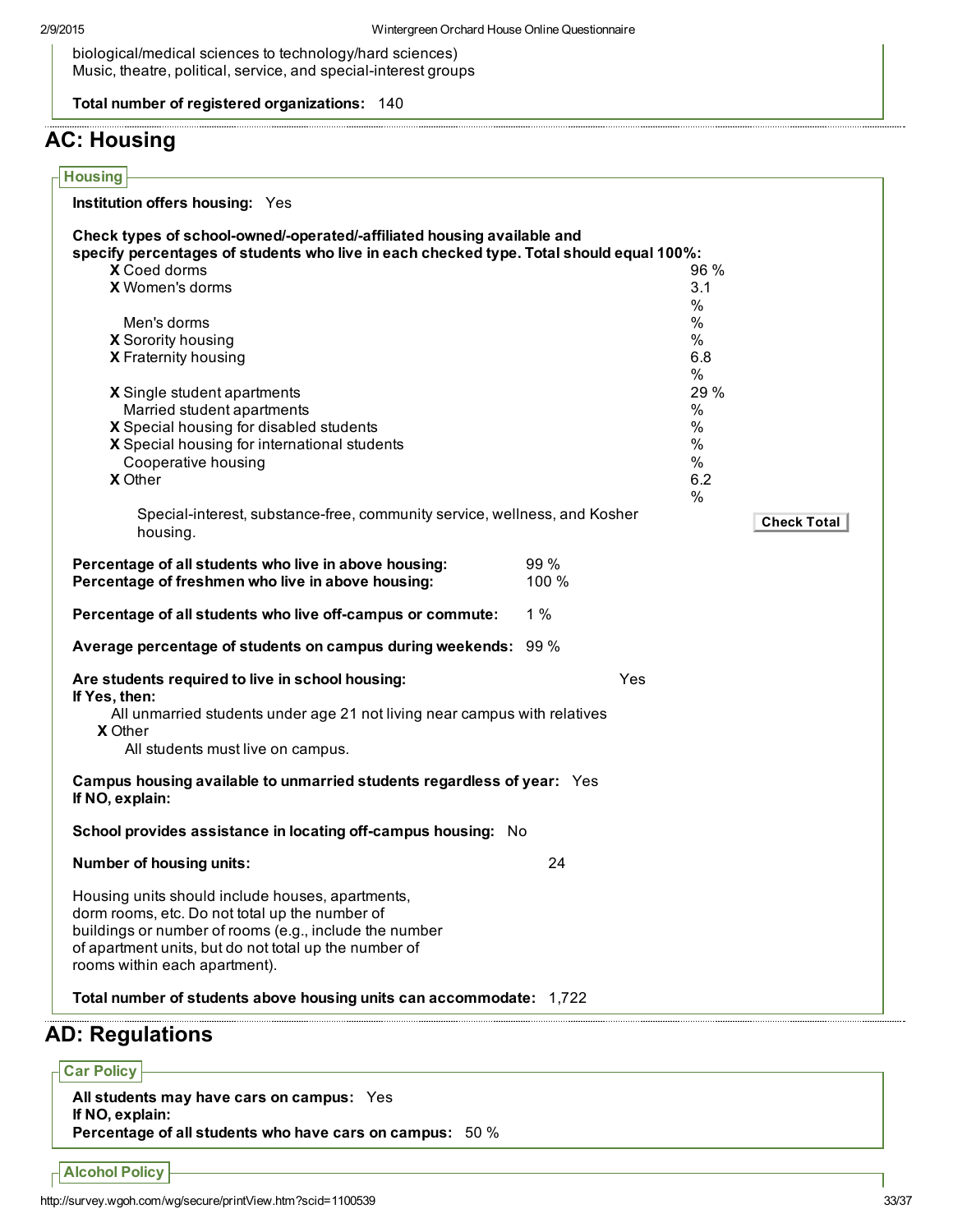Alcohol is permitted on campus to students of legal age: Yes If YES, are there additional restrictions that apply? Yes

### Other Policies

#### Check applicable policies:

- Permission required for student marriages Class attendance mandatory
- X Class attendance policies set by individual instructors
- Dress/hair code
- Honor code
- X Hazing prohibited
- X Smoking prohibited
- X Other

Firearms prohibited. Academic honesty code.

#### Attendance Policies

Check the following for which attendance is mandatory:

X None of these Chapel Assemblies **Convocations** 

How often must students attend? Other mandatory:

## AE: Environment/Transportation

#### Location

Region of country from which majority of U.S. students come: Middle Atlantic

Campus Size: 1,000 acres

Check one: Campus is within one mile of city/town

Location/Environment: In or near a rural community (pop. under 5,000)

#### Description of location/transportation:

Include campus size, location, proximity to larger city (if applicable), location of branch campuses,

transportation area is served by (air, bus, train), and whether public transportation serves the campus. 1,000-acre campus in Gambier (population: 2,408),5 miles from Mt. Vernon (pop. 16,798), 50 miles from Columbus. Major airport and bus serve Columbus; train serves Cleveland (115 miles). School operates transportation to Mt. Vernon and Columbus.

#### Nearest City

| City/town school is located in/near: Gambier, OH                                                                                                                                                                                                                                                                                          | <b>Population: 2,408</b>                         |  |
|-------------------------------------------------------------------------------------------------------------------------------------------------------------------------------------------------------------------------------------------------------------------------------------------------------------------------------------------|--------------------------------------------------|--|
| <b>Closest major city to school (if different from above):</b> Columbus, OH                                                                                                                                                                                                                                                               | <b>Population: 809,798</b><br>Distance: 50 miles |  |
| <b>Nearest city with major airport:</b> Columbus, OH<br><b>Distance: 50 miles</b><br><b>Nearest city with other airport:</b> Cleveland, OH<br>Distance: 90 miles<br><b>Nearest city with train service:</b> Cleveland, OH<br><b>Distance: 90 miles</b><br><b>Nearest city with bus service:</b> Columbus, OH<br><b>Distance: 50 miles</b> |                                                  |  |

Transportation Services

Public transportation serves campus: No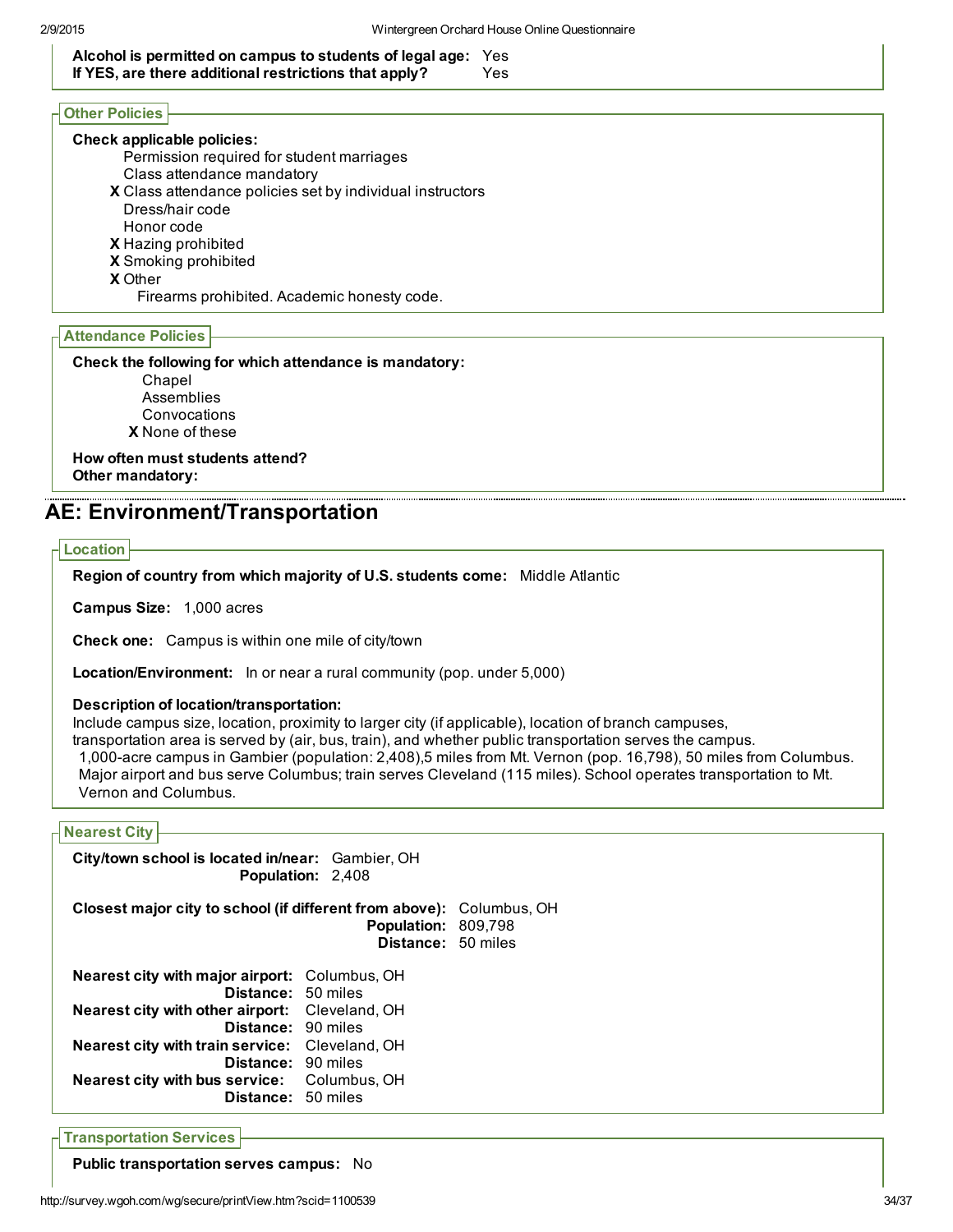#### College/university operates transportation to:

School operates transportation to Mount Vernon and Columbus, OH.

Satellite Campuses

Locations of branch/satellite campuses:

## AF: Calendar

Please modify this section to represent the data for the 2015-2016 academic year:

Information shown for academic year beginning Fall: 2014

| <b>Academic Calendar</b>         |                                                                                                                                                     |  |
|----------------------------------|-----------------------------------------------------------------------------------------------------------------------------------------------------|--|
| <b>Academic Calendar System:</b> | (include summer terms only if they are part of a typical full-time student's course of study)<br>Semester system (two terms comprise academic year) |  |
| in late August and mid-January.  | Semester/term beginning dates for 2015-2016 academic year:                                                                                          |  |
|                                  | Number and length of summer sessions:                                                                                                               |  |
|                                  | Month(s) in which new student orientation is held:<br>Orientation for new students held in August.                                                  |  |

## AG: Self-Ranking Entrance Profile

Although we realize the difficulty of trying to fit the multiple characteristics of your entering students into an arbitrary system, we would appreciate your use of the selfrating, composite chart below to calculate your institution's approximate entrance profile. To find the profile number, carefully read the chart below and select the column that most closely describes the average entrance profile of freshmen students at your institution.

| <b>H</b> Self Ranking Profile Number |                   |                   |                   |                      |
|--------------------------------------|-------------------|-------------------|-------------------|----------------------|
| x                                    | $\mathbf{2}$      |                   | 4                 | 5                    |
| Top 20%                              | Top 40%           | Top 50%           | Top 60%           | Not in top           |
| B+ to A                              | $B$ to $B+$       | $B$ - to $B$      | $C$ to $B-$       | 60%                  |
| 1950-2400                            | 1830-1949         | 1605-1829         | 1365-1604         | C or below           |
| 29                                   | $27 - 28$         | $23 - 26$         | $19-22$           | <b>Below 1365</b>    |
| 40% or less                          | 40-60% or<br>less | 60-75% or<br>less | 75-90% or<br>less | Below 19<br>Over 90% |
|                                      |                   |                   |                   |                      |

## AH: Athletic Information

School has an athletic program: Yes

| H Intercollegiate Varsity Sports - MEN |                     |             |                                |
|----------------------------------------|---------------------|-------------|--------------------------------|
|                                        | <b>Scholarships</b> | <b>NCAA</b> | <b>Other</b>                   |
| <b>Sport Offered</b>                   | Avail               |             | <b>Division Athletic Assoc</b> |
| baseball (bar)                         | no                  | Ш           |                                |
| basketball (bas)                       | no                  | Ш           |                                |
| cross-country (cro)                    | no                  | Ш           |                                |
| diving (div)                           | no                  |             |                                |
| football (foo)                         | no                  | Ш           |                                |
| golf (gol)                             | no                  | Ш           |                                |
| lacrosse (lac)                         | no                  | Ш           |                                |
| soccer (soc)                           | no                  | Ш           |                                |
| swimming (swi)                         | no                  | Ш           |                                |
| tennis (ten)                           | no                  | Ш           |                                |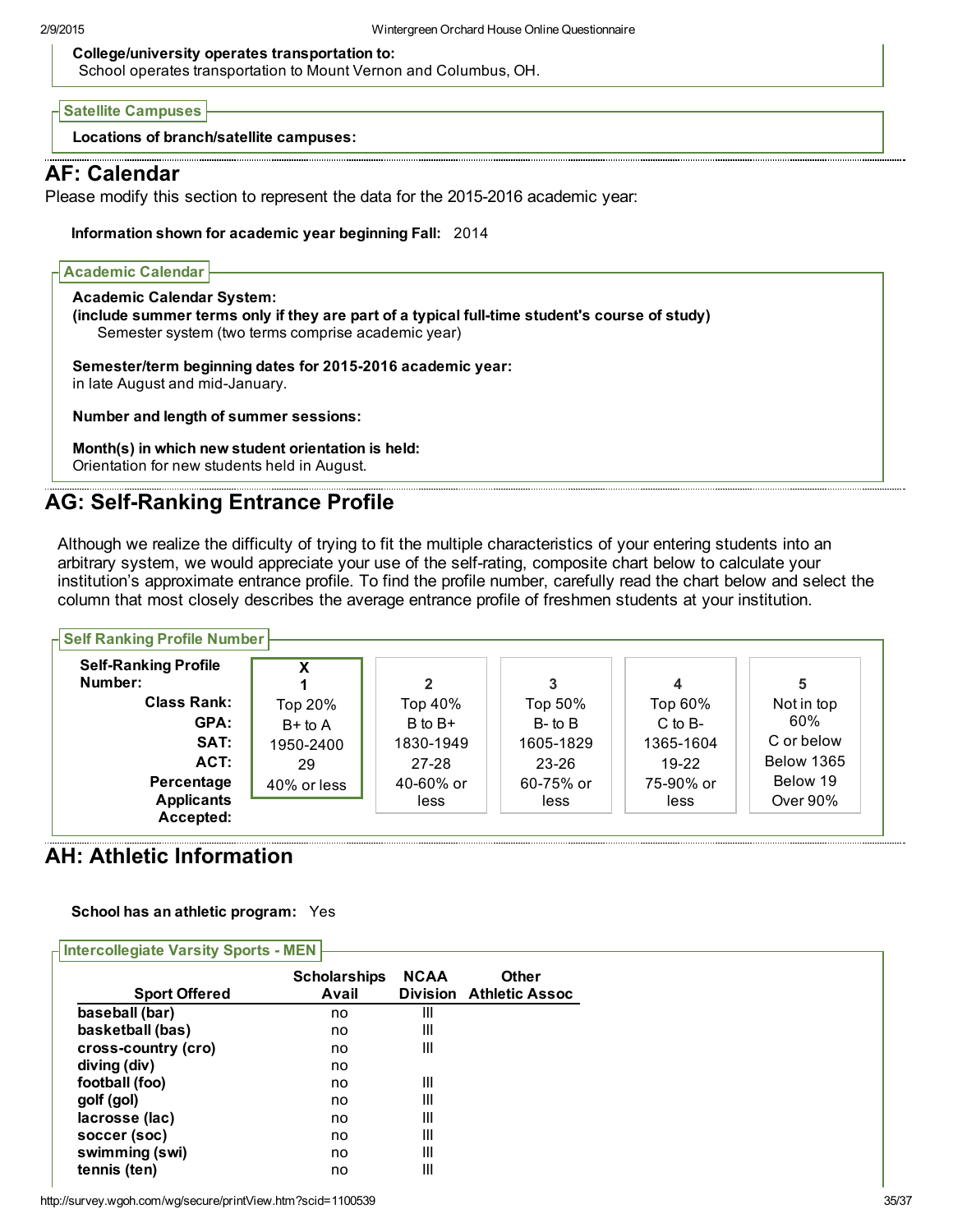| track and field (indoor) (tri)<br>Ш<br>no<br>track and field (outdoor) (tro)<br>Ш<br>no |  |  |  |
|-----------------------------------------------------------------------------------------|--|--|--|
|                                                                                         |  |  |  |

#### **Intercollegiate Varsity Sports - WOMEN**

| <b>Sport Offered</b>            | <b>Scholarships</b><br>Avail | <b>NCAA</b> | <b>Other</b><br><b>Division Athletic Assoc</b> |
|---------------------------------|------------------------------|-------------|------------------------------------------------|
| basketball (bas)                | no                           | Ш           |                                                |
| cross-country (cro)             | no                           | Ш           |                                                |
| diving (div)                    | no                           |             |                                                |
| field hockey (fih)              | no                           | Ш           |                                                |
| lacrosse (lac)                  | no                           | Ш           |                                                |
| soccer (soc)                    | no                           | Ш           |                                                |
| softball (sof)                  | no                           | Ш           |                                                |
| swimming (swi)                  | no                           | Ш           |                                                |
| tennis (ten)                    | no                           | Ш           |                                                |
| track and field (indoor) (tri)  | no                           | Ш           |                                                |
| track and field (outdoor) (tro) | no                           | Ш           |                                                |
| volleyball (vol)                | no                           | Ш           |                                                |

#### Athletic Director (Men's Director)

Name: Peter Smith Title: Director of Athletics, Fitness and Recreation E-mail: smithp@kenyon.edu

#### Women's Atheltic Director

| <b>Name:</b> Suzanna Helfant                  |
|-----------------------------------------------|
| <b>Title:</b> Assistant Director of Athletics |
| E-mail: helfants@kenyon.edu                   |

#### **Participation**

#### For the 2014-2015 academic year, percentage of students who participated in:

| varsity and/or club intercollegiate sports: | 43 % |
|---------------------------------------------|------|
| intramural and/or recreational sports:      | 33 % |

Athletic Conference Memberships

North Central Intercollegiate Athletic Conference (Division III)

Athletic Facilities

#### Facilities available to students (include off-campus facilities)

Do not use formal names (Example: football field, NOT John Doe Memorial Field) athletic fields, fitness/recreation center, swimming pool, volleyball arena; squash, tennis, and racquetball courts

#### Intramural/Recreational Sports

#### Intramural/recreational sports (include sports clubs, i.e. mountain bike club)

(alphabetical order, lower case, comma delimited)

archery, dance team, ballroom dancing, basketball, equestrian sports, fencing, juggling, racquetball, rugby, soccer (indoor), squash, tennis, ultimate Frisbee, volleyball

## Club Sports

Club Sports for MEN (non-varsity, intercollegiate sports) equestrian sports, rugby, soccer, squash, ultimate Frisbee, tennis

Club Sports for WOMEN (non-varsity, intercollegiate sports) equestrian sports, rugby, soccer, squash, ultimate Frisbee, tennis

School Colors: purple and white Team Mascot: Lords and Ladies School Song: